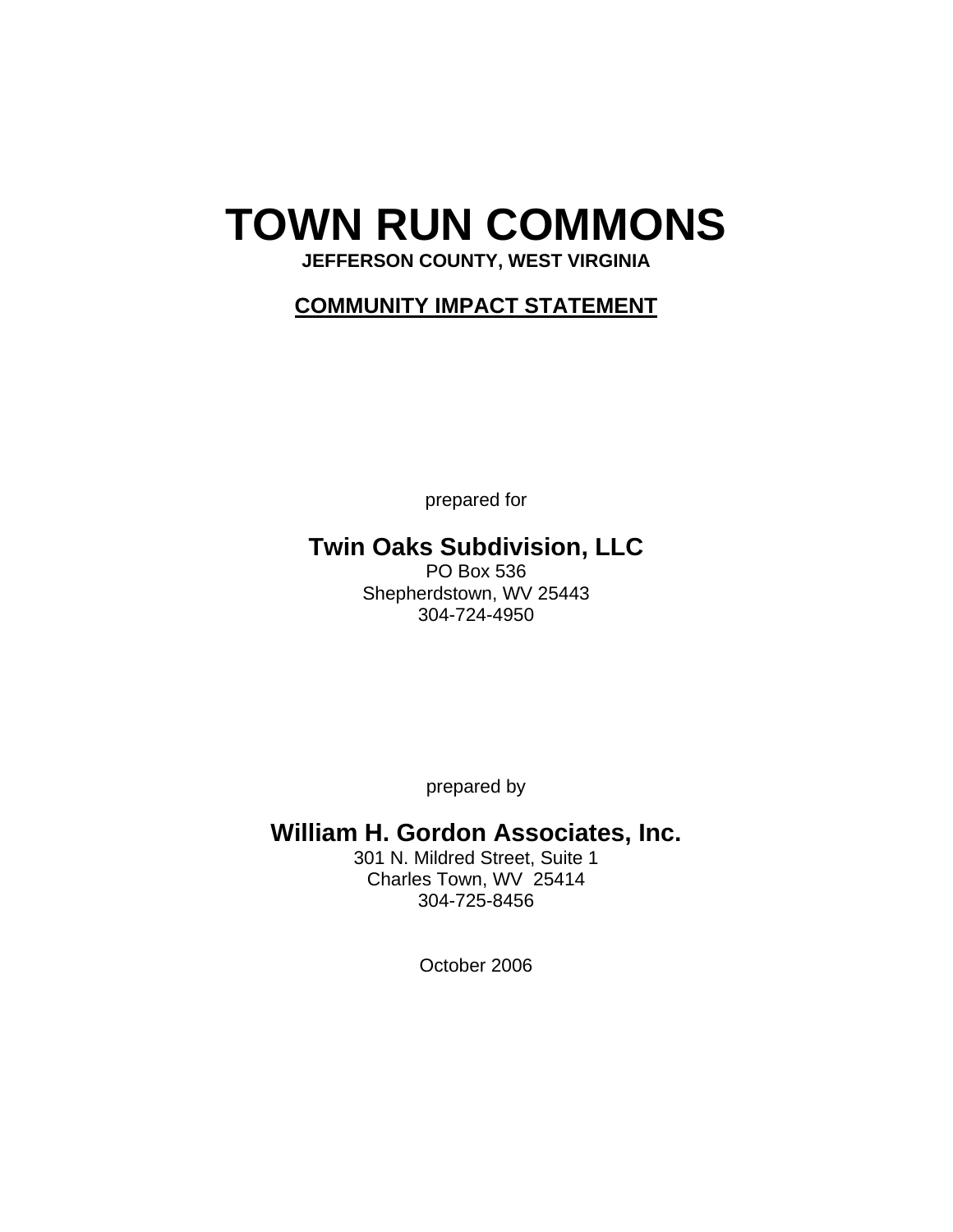# **TOWN RUN COMMONS**

### **JEFFERSON COUNTY, WEST VIRGINIA COMMUNITY IMPACT STATEMENT**

INDEX Page 2-3

## Community Impact Statement Report **Page 4-26**

# Appendix A -- Community Impact Statement Exhibits

- Exhibit 1 Tract Location Map
- Exhibit 2 Aerial Photo
- Exhibit 3 Preliminary Soils Map and Survey
- Exhibit 4 FEMA Floodplain Map
- Exhibit 5 National Wetlands Inventory Map
- Exhibit 6 Surface Water Resource Map
- Exhibit 7 Existing Conditions Map
- Exhibit 8 CIS Sketch Plat

# Appendix B – Jefferson County Comprehensive Plan Maps

- Exhibit 1 Natural Resources
- Exhibit 2 Approximate Sinkhole Locations
- Exhibit 3 Parks and Recreation Areas
- Exhibit 4 National Register of Historic Places
- Exhibit 5 Highway Problems Areas
- Exhibit 6 Study Area Map

Appendix C – Reports and Data

- Exhibit 1 Deed of Record
- Exhibit 2 Proposed Declaration of Town Run Commons Business Community
- Exhibit 3 Proposed Declaration of Town Run Commons
- Exhibit 4 Online Impact Fee Calculator
- Exhibit 5 NIEHS Report on Health Effects from Exposure to Power-Line Frequency Electric & Magnetic Fields
- Exhibit 6 2000 Census Data
- Exhibit 7 2006 West Virginia County Data Profiles
- Exhibit 8 Order Granting Conditional Use Permit Application
- Exhibit 9 Traffic Impact Analysis by PHR&A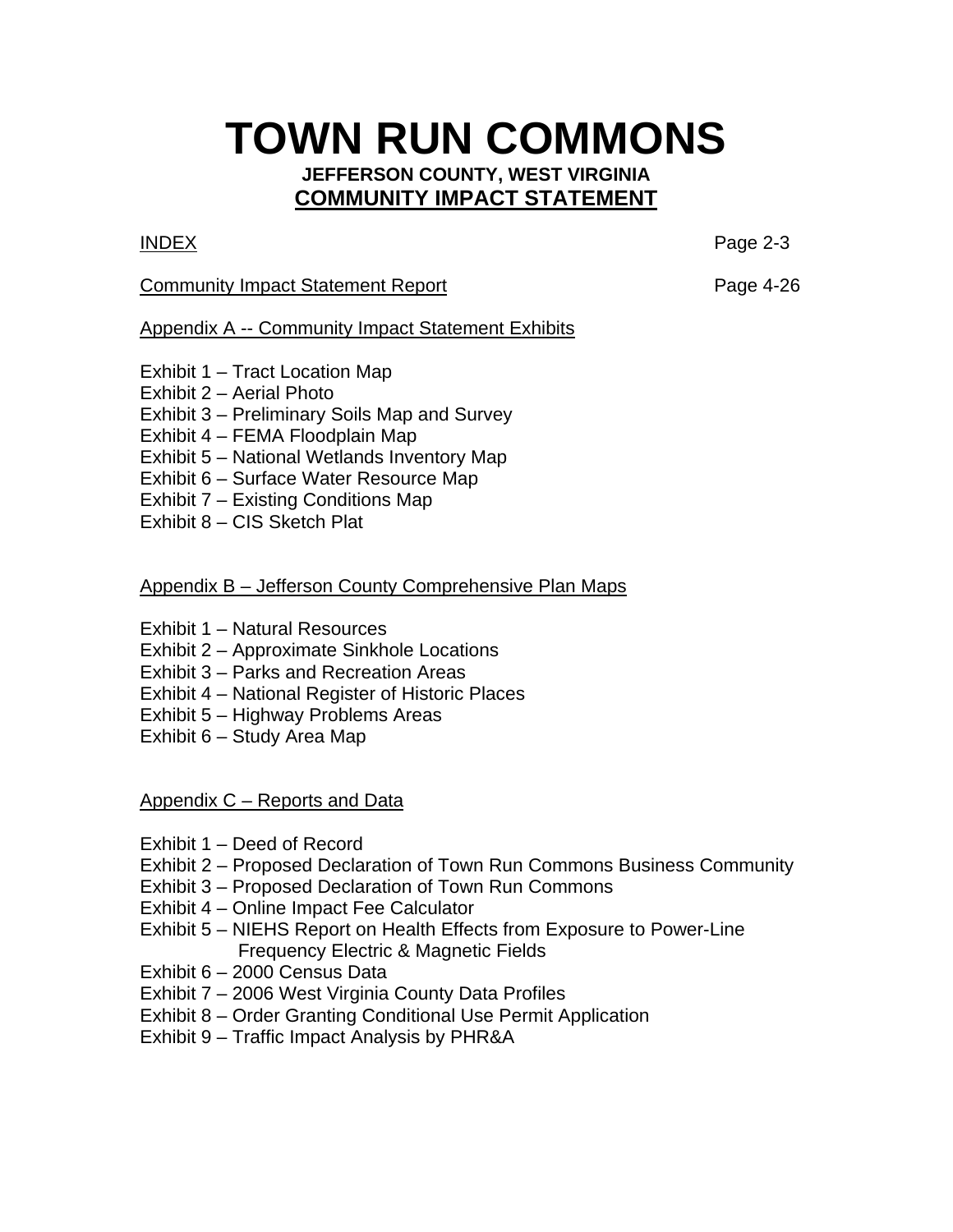Appendix D – Service and Informational Letters

- Exhibit 1 Corporation of Shepherdstown Sanitary Sewer Availability Letter
- Exhibit 2 Corporation of Shepherdstown Water Availability Letter
- Exhibit 3 Jefferson County Health Department Letter
- Exhibit 4 WV Department of Health and Human Resources Letter
- Exhibit 5 NRCS Letter
- Exhibit 6 DNR Letter
- Exhibit 7 Hospital Letter of Service
- Exhibit 8 Primary Fire and EMS Letter of Service
- Exhibit 9 Secondary EMS Letter of Service
- Exhibit 10 Secondary Fire Letter of Service
- Exhibit 11 Jefferson County Sheriff Letter of Service
- Exhibit 12 West Virginia State Police Letter of Service
- Exhibit 13 Allegheny Power Letter of Service
- Exhibit 14 Apple Valley Waste Letter of Service
- Exhibit 15 Waste Management Letter of Service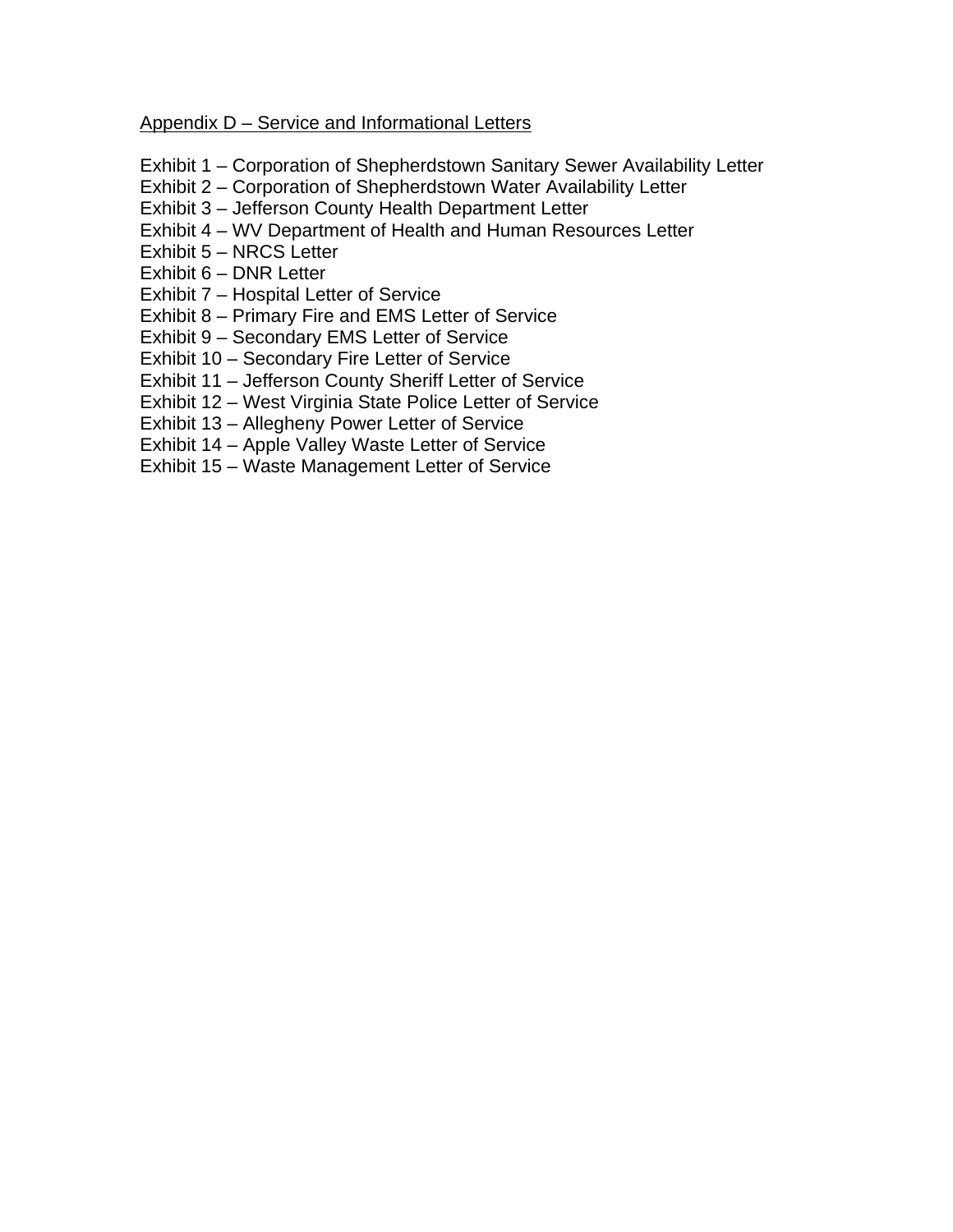# **TOWN RUN COMMONS**  JEFFERSON COUNTY, WEST VIRGINIA COMMUNITY IMPACT STATEMENT

#### **1. Name and address of owner/developer:**

Twin Oaks Subdivision, LLC Peter S. Corum\* J. Edward Slonaker\*<br>PO Box 536 PO Box 536 PO Box 536 PO Box 536 PO Box 536<br>Shepherdstown WV 25443 Shepherdstown WV 25443 Shepherdstown WV 25443 Shepherdstown WV 25443 Shepherdstown WV 25443<br>Tel: (304) 724-4950 Tel: (304) 724-4950 Tel: (304) 724-4950

Parcel 26.1 and 26.3 Parcel 26.2 Parcel 26.4 Tel: (304) 724-4950 Tel: (304) 724-4950 Tel: (304) 724-4950

\*(Member of Twin Oaks Subdivision, LLC)

Developer of all Parcels Twin Oaks Subdivision, LLC PO Box 536 Shepherdstown, WV 25443 Tel: (304) 724-4950

#### **2. Name and address of contact person:**

William H Gordon Associates Inc Attention: Chad Wallen 322 W. Washington Street Suite 4 Charles Town, WV 25414 Tel: 304 725 8456 Fax: 304 728 0117

#### **3. Tract size, shape, location and zoning:**

The proposed subdivision is located in Shepherdstown District; Tax Map 13 parcels 26.1, parcel 26.2, parcel 26.3 & parcel 26.4. The original tract acres:

Parcel 26.1 6.69 acres, DB 995 PG 321 Parcel 26.2 2.0 acres, DB 454 PG 445 Parcel 26.3 3.0 acres, DB 992 PG 60 Parcel 26.4 2.0 acres, DB 974 PG 346

The parcels have a total acreage of 13.69 acres.

The subject property is located within a special zoning district as described in a conditional use application for the subject property submitted 8/17/06. A conditional use permit was granted to allow for the proposed density and uses for the site as identified in the "Order Granting Conditional Use Permit Application" letter from the Board of Zoning Appeals dated 11/9/06. Development of the property will be subject to the conditions noted in the Order Granting Conditional Use Permit Application and every item agreed upon, as memorialized in the corrected Staff Report from the Town Run Commons Compatibility Assessment Meeting.

The subject property is roughly rectilinear in nature with the boundary line adjacent to Route 480 being greater in length than the opposite boundary line.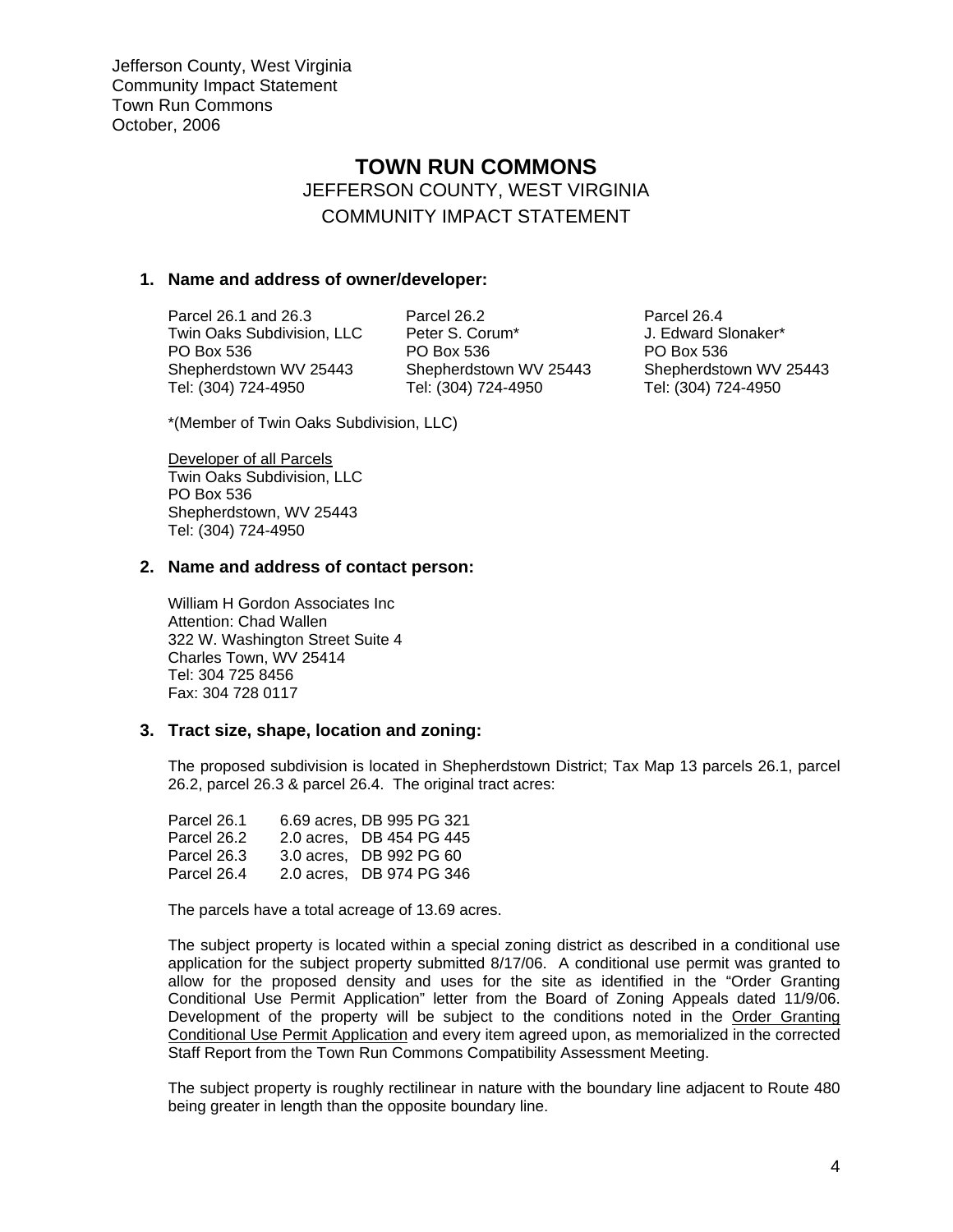The property will be accessed from Kearneysville Pike (Route 480) and is located adjacent to Morgan's Grove Park, approximately 1 mile southwest of Shepherdstown.

*See Appendix A, Exhibit 1 – Tract Location Map See Appendix C, Exhibit 8 – Order Granting Conditional Use Permit Application* 

#### **4. Project Design and Layout:**

"Town Run Commons" – Evolved from a vision based on a planned, mix-use community centered on the arts, with designated living space, working space, and open space. The community is designed specifically for resident artisans, their patrons, and the Shepherdstown community at large. At an introductory meeting in November, 2005, interested local parties representing artists, businesses, educational institutions, government, neighbors and non-profit groups met in an open forum to discuss ideas and alternatives for a 13-acre parcel of land adjacent to Morgan's Grove Park.

 By making the community multi-family based, the Town Run Commons HOA will be able to maintain the integrity of the property's exterior. The units are anticipated to maintain a tight physical relationship to increase the amount of open space on site. The existing single-family detached dwelling located on lot 26.4, at the rear of the site will be retained as a residential structure on it's own lot.

The project has been designed to protect the existing character of the surrounding area. Community open space is provided adjacent to all property boundaries and the Route 480 rightof-way. The open space will provide the community with areas for recreational activities. Vegetation preserved within these open spaces will serve as visual buffers between the subject property and the adjoining parcels. As described in the Order Granting Conditional Use Permit Application, a 5' tall berm or equivalent opaque screen will be provided adjacent to Mr. Billmyers property.

Vehicular access will be from Route 480 and may provide frontage improvements, as required by WVDOT and the Jefferson County Subdivision Ordinance.

The applicant will obtain water service and sanitary sewer service from the Corporation of Shepherdstown, and intends to extend the existing sanitary sewer line and water line located approximately 0.7 miles from existing facilities northeast of the site. Both lines are located within Route 480 right of way adjacent to Lowe Drive. Previous letters from Corporation of Shepherdstown dated May 17, 2006, have indicated there is adequate capacity within these systems. The developer may pursue alternative connections for water & sanitary sewer should additional solutions become viable and deemed acceptable by the respective county agencies. As described in the Order Granting Conditional Use Permit Application, a waterline stub out shall be installed on Route 480, to which Ledge Lowe Estates may connect.

*See Appendix A, Exhibit 8 – CIS Sketch Plat See Appendix D, Exhibit 1 – Sewer Availability Letter See Appendix D, Exhibit 2 – Water Availability Letter*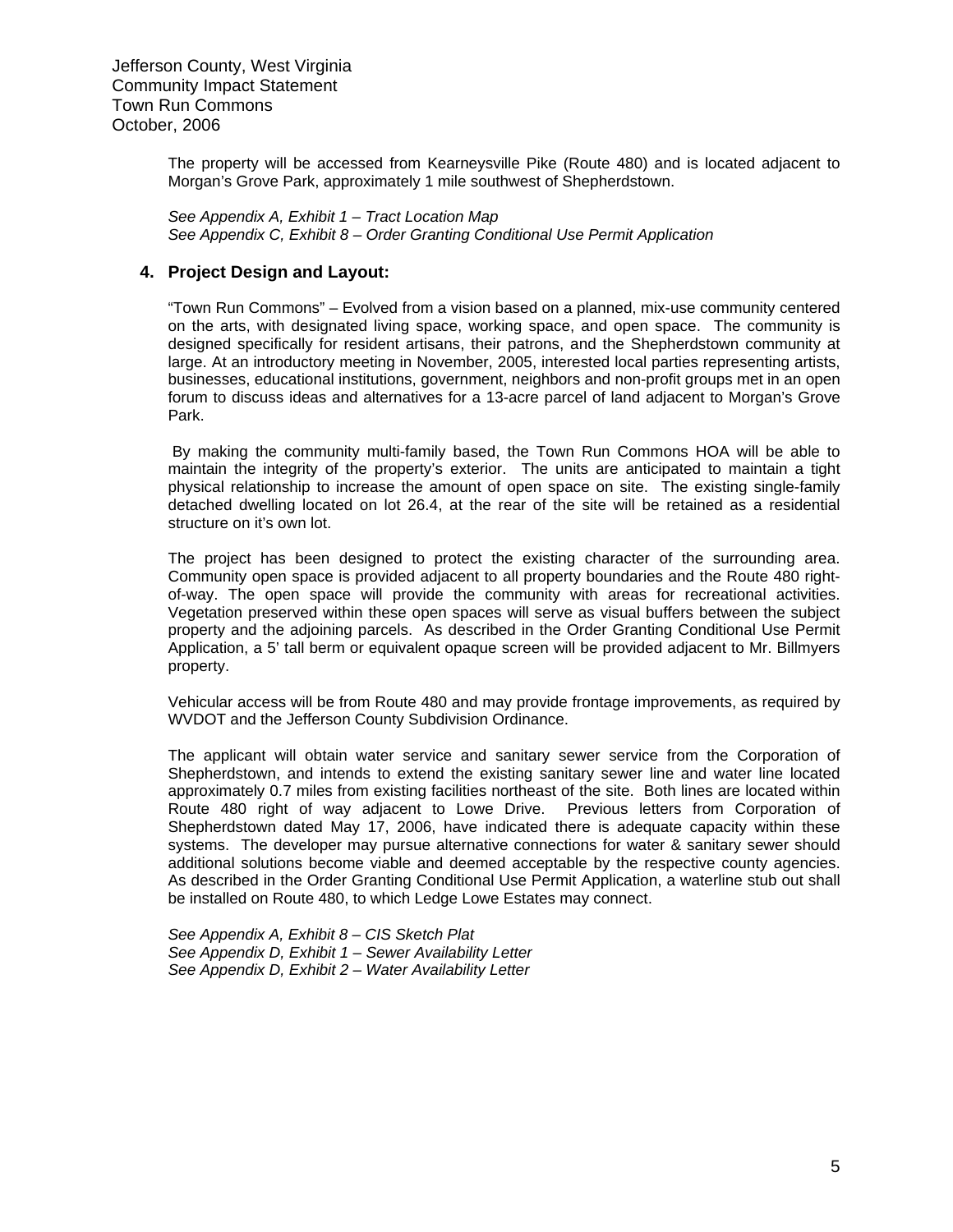#### **5. Number, approximate size and location of proposed lots:**

| <b>Total Number of Proposed Residential Units</b><br><b>Existing Residential Unit</b> | 32            |
|---------------------------------------------------------------------------------------|---------------|
| <b>Total Commercial Square Footage</b>                                                | 20,000        |
| <b>Approximate Land Use Areas</b>                                                     |               |
| Approximate Land Dedicated for Commercial & Residential Uses                          | $8.5 +/-$ ac  |
| Storm Water Management                                                                | $1.0 +/-$ ac  |
| Parks & Recreation                                                                    | 1.0+/- ac     |
| <b>Total Development Area</b>                                                         | $10.5 +/-$ ac |
| Open Space                                                                            | $3.2 +/-$ ac  |
| Area of subject property                                                              | $13.7 +/-$ ac |

#### **Land for Parks and Recreation (Section 12.0 Jefferson County Subdivision Ordinance)**

| Parcel Area             | $13.7 +/-$ ac            |
|-------------------------|--------------------------|
| Dwelling Units          | 33 (includes 1 existing) |
| Dwelling Units Per Acre | 2.5                      |

The Jefferson County Subdivision Ordinance requires 4% of residential land reserved for parks & recreation in developments that have a density between 2 and 5 dwelling units per acre. There is approximately 1 acre or 7% of the subject property reserved for parks & recreation and 3.2 acres or 23% of the subject property reserved for open space.

Access points into Morgan Grove Park will be negotiated with the Men's Club of Shepherdstown and included if acceptable to the park. This would allow for an extension of the existing trail in Morgan's Grove along Town Run.

This development will generate an estimated \$16,768.00 in Parks & Recreation impact fees.

*See Appendix A, Exhibit 8 – CIS Sketch Plat See Appendix C, Exhibit 4 – Online Impact Fee Calculator*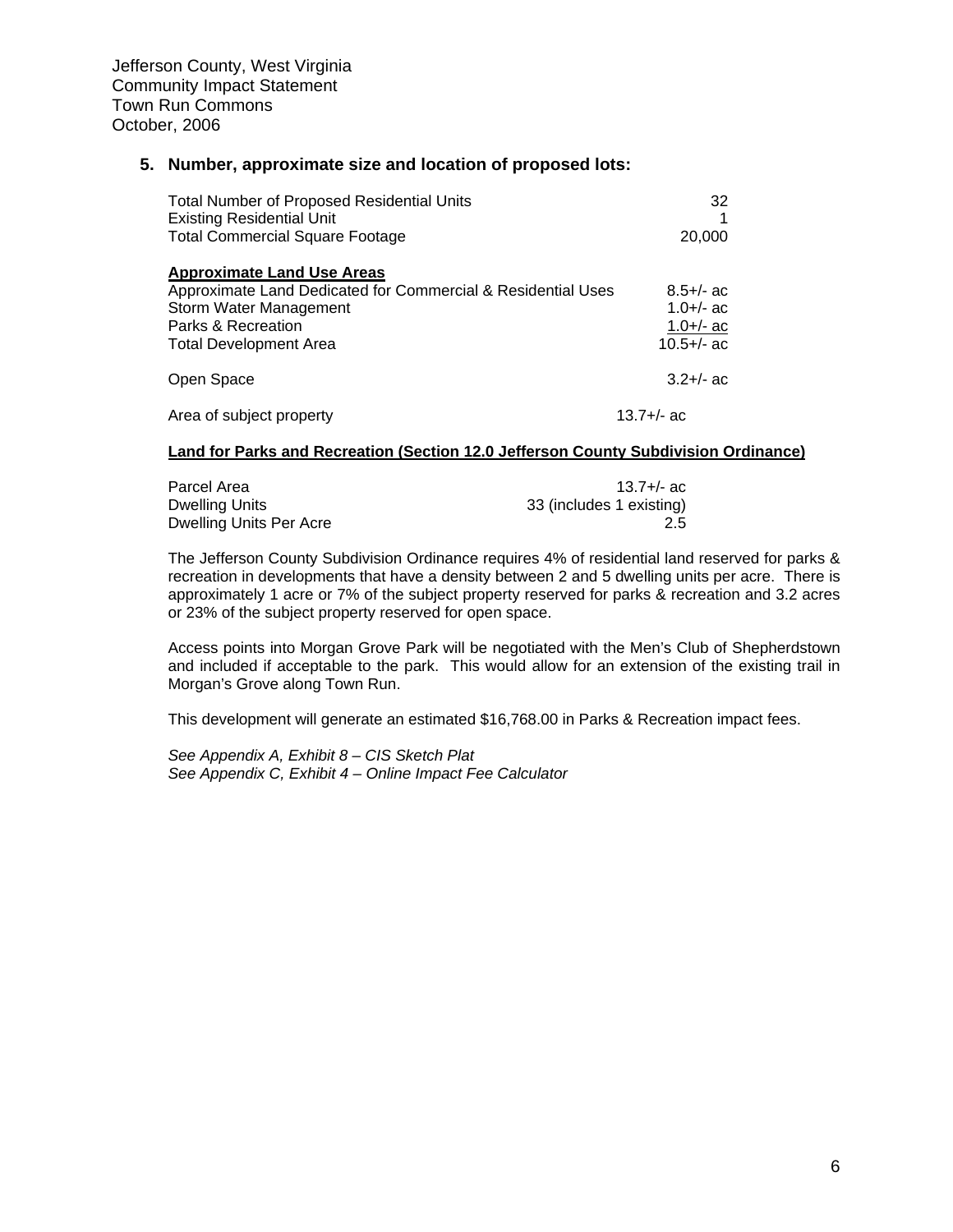#### **6. General description of surface conditions (topography):**

A gently rolling ridgeline runs perpendicular to Route 480 and generally divides the property, so it slopes to the northeast and southwest. Slopes on the subject property generally range from 3% to 10% with a few isolated areas of steeper slopes adjacent to the existing building pad. This pad and surrounding asphalt areas are the remnants of a restaurant that was previously located on the subject property. The majority of the property has been cleared and is open lawn, however mature trees are located around the two existing houses, adjacent to Town Run and along the property boundaries.

The area adjacent to Route 480 is the highest and flattest point on the property with an approximate elevation of 485'. The lowest point on the property is located where Town Run exits the subject property with an elevation of approximately 440'.

Field investigation, correspondence with the Natural Resource Conservation Service & a review of the approximate sinkhole locations map in the Jefferson County Comprehensive Plan has identified no known sinkholes for the subject property.

*See Appendix A, Exhibit 7 – Existing Conditions Map See Appendix D, Exhibit 5 – NCRS Letter*

#### **7. Soil and drainage characteristics:**

The subject property contains the following soil types, approximate acreage and associated characteristics, which were obtained from the Soil Survey of Jefferson County, West Virginia.

Soils

- Am Alluvial Land, Nearly level
- $DgB Duffield$  silt loam, 2 to 6% slope
- HgC Hagerstown & Frederick very rocky silt loam, severely eroded, 6 to 12% slope

Am – 1.51 acres: Alluvial Land, Marl Substratum, nearly level. This land is well drained to poorly drained, 1 to 3 feet thick on bottom lands along many small streams mostly spring feed that drain limestone uplands.

DgB – 7.54 aces: Duffield Silt Loam, 2 to 6% slopes. The Duffield series consists of deep, welldrained soil. They formed from material weathered mainly from limestone that contained some silty shale. Slopes are smooth and contain a few limestone outcrops.

HgC – 4.64 acres: Hagerstown and Frederick very rocky silt loams, 6 to 12% slopes. Limestone outcrops exist on one-tenth to one-fourth of the surface area. Both Hagerstown and Frederick are similar and exist in narrow bands around hillsides or on fairly large rolling areas.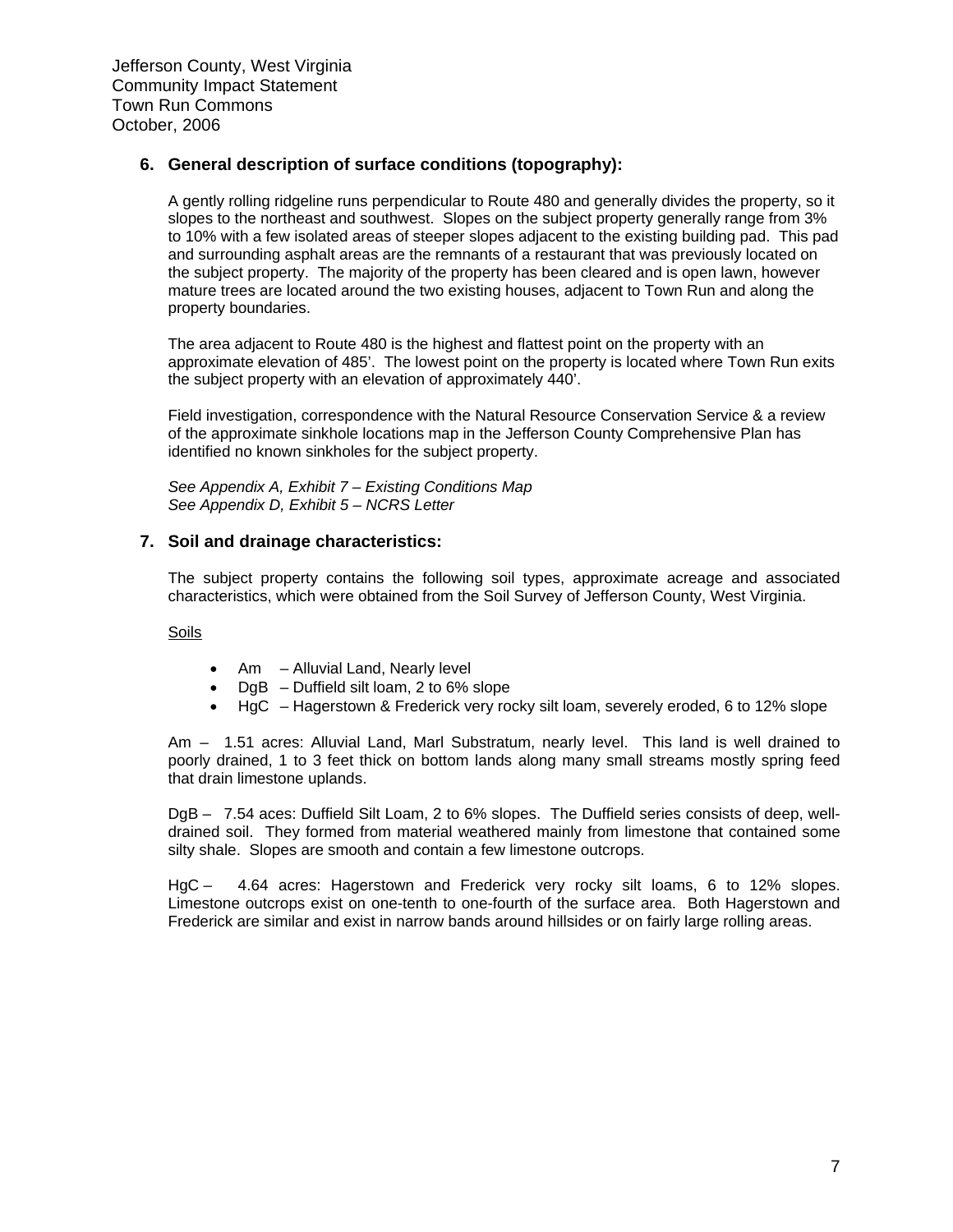#### Drainage

The subject property generally slopes toward Town Run with isolated areas throughout the subject property draining towards the adjacent properties to the northeast & southwest. One distinct swale exists in the northwest corner of the property; the drainage associated with this swale originates primarily from a culvert that enters from under Route 480 and exits the property on the northeast border. All drainage appears to enter Town Run by sheet or channelized flow directly from the subject property or by way of adjacent properties to the northeast or southwest.

*See Appendix A, Exhibit 3 – Preliminary Soils Survey and Delineation See Appendix A, Exhibit 7 – Existing Conditions Map*

#### **8. Existing natural features including vegetative cover, water bodies, quarries and rock outcroppings:**

The subject property consists of open fields, tree groves and a riparian area associated with the Town Run stream.

The most significant stands of trees occur along the properties perimeter. Individual trees can be found in the vicinity of the existing structure along Kearneysille Pike and the existing structure adjacent to Town Run.

Town Run, is a perennial stream and is located on the eastern most section of the property running adjacent to the railroad.

There are no other known water bodies located on the subject property.

A visual inspection of the subject property revealed no known rock outcroppings or quarries on the subject property.

*See Appendix A, Exhibit 7– Existing Conditions Map See Appendix A, Exhibit 6 – Surface Water Resource Map*

#### **9. General location and description of existing structures:**

Two existing homes are located on the subject properties. One house is located adjacent to Route 480, with the remaining house being located at the rear of the property between the existing overhead power lines and Town Run. Both structures are single-family detached brick homes and have individual driveways connecting to Route 480. The home closest to Route 480 will be removed.

Located within the existing vegetation, adjacent to the southwest boundary, towards the front of the property is a shed and pavilion. A septic field and well are sited just behind the front house. The house in the rear of the property has a well, septic field and an in-ground swimming pool located in the back. Both drainfield and well may be abandoned once sewer and water have been extended to the subject property

A concrete building pad and associated asphalt parking lot are located at the front northeast corner of the property adjacent to Route 480. This area is unsightly and will be removed as part of the proposed development.

Local and major power distribution lines and poles are located within the existing 100 foot Potomac Edison Utility Easement that crosses through the site in a north/south direction. No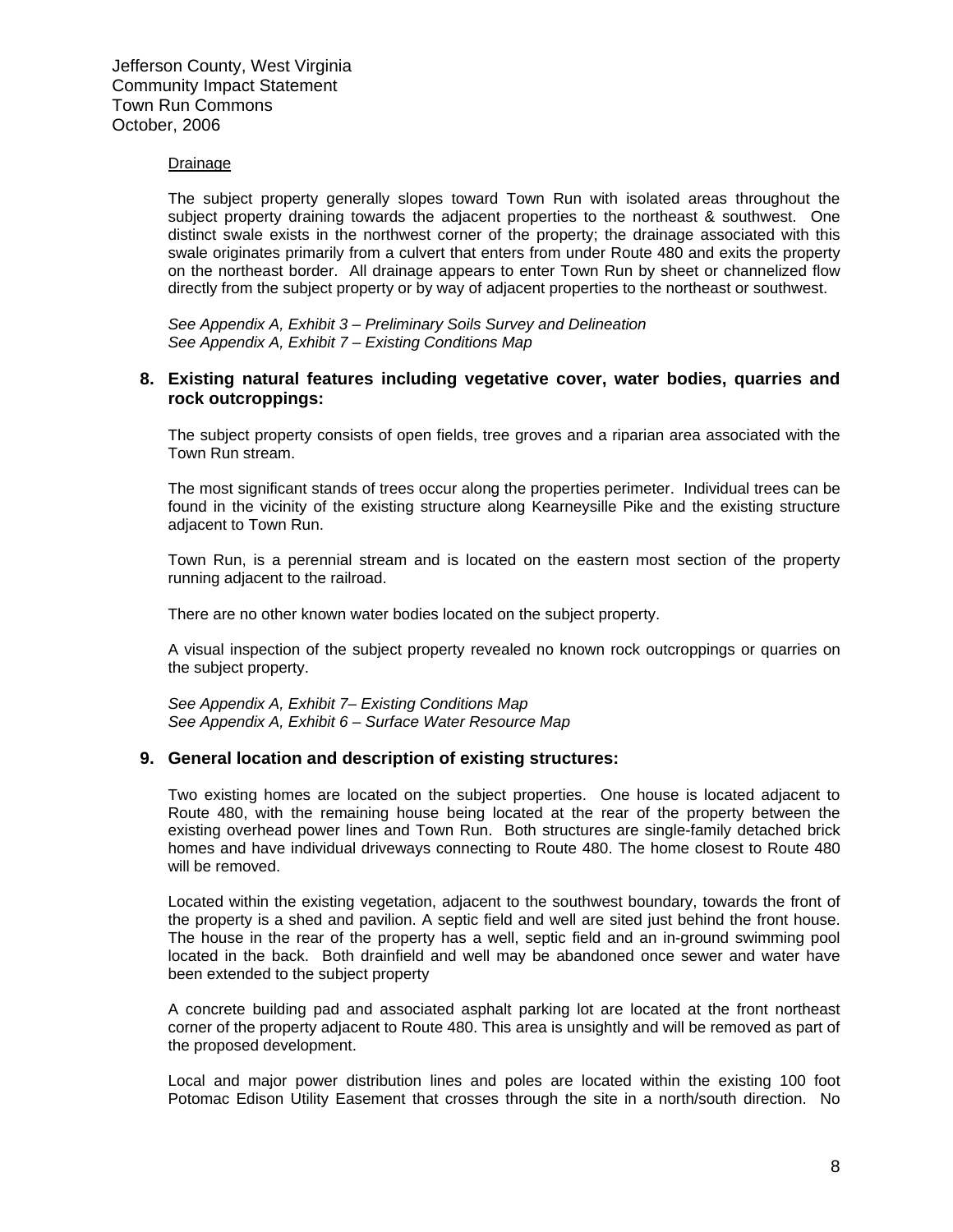buildings are proposed within this area and a 75' setback will be required for all buildings adjacent to the major power distribution lines. The easement area may be used for surface parking or stormwater management areas. For further information concerning development adjacent to power lines see the attached study conducted by the National Institute of Environmental Health Sciences (NIEHS) titled "Health Effects from Exposure to Power-Line Frequency Electric & Magnetic Fields".

All structures appear to be in good condition with the exception of the asphalt parking lot and the concrete building pad, which are unsightly and in a poor condition. No structures on the property are known to have any historic value.

The development of the site will retain the rear house and swimming pool as a residential home. The front house and associated septic field, shed, asphalt parking lot, concrete building pad and both existing driveways are to be demolished during the construction of the proposed development. The existing home may serve as a temporary base for construction management.

*See Appendix A, Exhibit 7 – Existing Conditions Map See Appendix C, Exhibit 5 –NIEHS Report on Health Effects from Exposure to Power-Line Frequency Electric & Magnetic Fields Study* 

#### **10. General location and description of existing easements or rights-of-way:**

The property fronts on to West Virginia Route 480. This right-of-way contains a secondary road, as identified in the Jefferson County Comprehensive Plan and is maintained by the West Virginia Department of Highways. Three easements and/or right-of-ways exist on the property:

- An existing 100 foot Potomac Edison Utility Easement crosses the rear of the property in a north, south direction (Deed book 974 page 346 and book 129 page 313). Refer to the existing conditions map for the approximate location of this easement.
- A 20-foot non-exclusive ingress and egress easement exists along the northeastern boundary to provide access to the rear house from route 480 (Deed book 974 page 346 and book 129 page 313).
- A 40-foot right-of-way for the use of the lot 26.1 and the existing power lines is located adjacent to the southwestern boundary.

The development proposes to vacate the existing 20-feet and 40-feet ingress and egress easements and provide ingress and egress to the rear house and the Potomac Edison Utility easement via the right-of-ways associated with the proposed vehicular circulation of the development. The minor overhead power lines that exist on the subject property currently provided service to the existing structures. These existing minor overhead facilities will be removed or placed underground during the development process.

*See Appendix C, Exhibit 1 – Deed of Record See Appendix A, Exhibit 7 – Existing Conditions Map*

#### **11. Existing covenants and restrictions on the land:**

A search of the existing deeds identified no existing covenants and restrictions on the land.

*See Appendix C, Exhibit 1 – Deed of Record*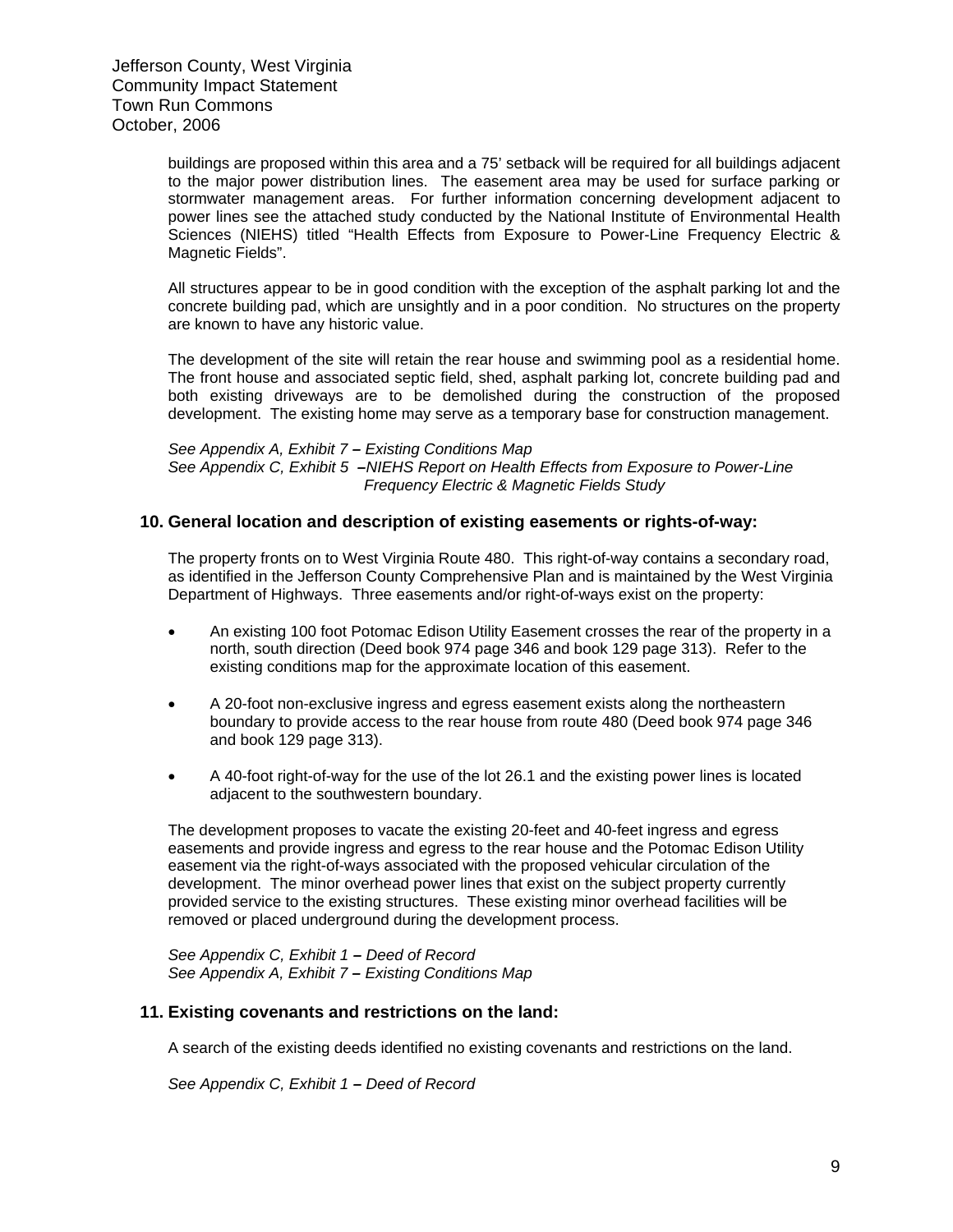#### **12. Approximate size, location and purpose of areas to be dedicated:**

| Commercial & Residential Use | $+/- 8.5$ acres |
|------------------------------|-----------------|
| Storm Water Management       | $+/- 1.0$ acres |
| Parks & Recreation           | $+/- 1.0$ acres |
| Open Space                   | $+/-$ 3.2 acres |

*-Areas for planning purposes only, areas subject to modification with final engineering.* 

Stormwater management areas will be in accordance with section 8.2.c of the Jefferson County Subdivision Ordinance. If practical, and supported by staff, the Applicant may seek cooperation from Jefferson County engineering staff to utilize low impact design techniques for stormwater management. These facilities will be designed during the preparation of the preliminary plat.

*See Appendix A, Exhibit 8 – CIS Sketch Plat* 

#### **13. Intended improvements:**

In keeping with the streetscape of Route 480, building locations will be set back from Route 480 and the adjoining properties boundaries. Community open space can be located throughout the development and adjacent to all property boundaries, to provide recreational areas for the proposed community and to provide a buffer to the neighboring properties.

Improvements will be those associated with the buildings noted on the sketch plat, which will include roads, utilities (including water, sanitary, storm water management, power, telephone and cable television) and other improvements as required by Jefferson County Ordinance. The improvements will establish a strong architectural character along Route 480 and remove the unsightly asphalt parking lot and concrete building pad that currently front Route 480.

As described in the Order Granting Conditional Use Permit Application, signage will be low and mounted on brick or stone monuments. No pole signs or other strip mall type signage will be permitted. Fascia signage or other main street type signage, internal to the property will be permitted. Only down lighting will be permitted for signage. Restrictions on signage can be found in the covenants and restrictions for the Town run Business Community.

*See Appendix C, Exhibit 2 – Proposed Declaration of Town Run Commons Business Community See Appendix C, Exhibit 8, – Order Granting Conditional Use Permit Application* 

#### **14. Intended land use:**

The intended land use for Town Run Commons is a mixed-use community focusing on the promotion of the arts, while providing artisans and others with a place to live and work. The development will consist of approximately 32 multi-family units, 10,000 s.f. of commercial space, 10,000 s.f. of flex use space, interior roadways, open space and storm water management facilities.

As described in the Order Granting Conditional Use Permit Application, the hours for business operations will be limited to 6:00 a.m. to midnight.

*See Appendix A, Exhibit 8 – CIS Sketch Plat See Appendix C, Exhibit 8 – Order Granting Conditional Use Permit Application*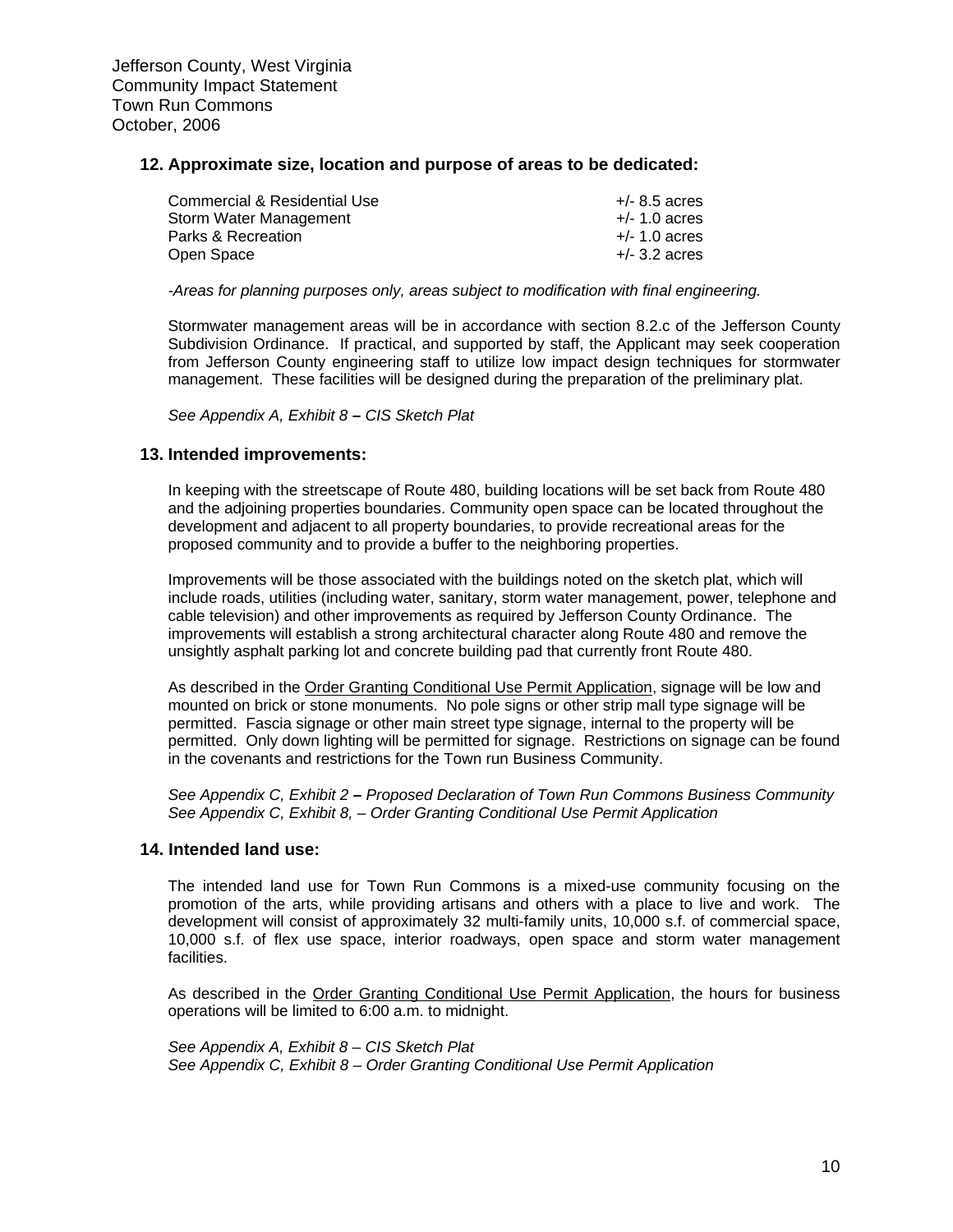#### **15. Earthwork that will alter topography:**

Earthwork for the project will include construction of roads, utilities, storm water management facilities and grading associated with construction of structures. Additional alteration may occur to optimize building locations and the collection of suitable on site fill material for the construction of the associated improvements. Erosion and sediment control measures will be constructed for all areas disturbed during the construction process as required by the Jefferson County Subdivision Ordinance.

Approximately 80% of the site may be altered during site construction. This estimate is subject to modification with final engineering.

#### **16. Proposed covenants and restrictions:**

*See Appendix C, Exhibit 2 – Proposed Declaration of Town Run Commons Business Community See Appendix C, Exhibit 3 – Proposed Declaration of Town Run Commons* 

#### **17. Tentative schedule:**

As determined by market conditions the Developer intends to develop the project in 3 phases. This schedule would result in a 3-year build-out, however this schedule reflects an approximate rate of development and the proposed schedule may vary.

- 2007 12 condo units, 5,000 sq ft of flex use and 5,000 sq ft of commercial
- 2008 12 condo units, 5,000 sq ft of flex use and 5,000 sq ft of commercial
- 2009 8 condo units

#### **18. Market surveys and feasibility studies:**

Jefferson County is a growing area with a strong market base that will continue to grow with the surrounding regions. Town Run Common's will cater to the local and artisan community that is common in the Shepherdstown area. Artisan based development's are currently unique to Jefferson County and will capitalize, for both the residential & commercial component, on this underdeveloped market. Attached you will find the 2006 West Virginia County Data Profiles, by the Bureau of Economic Analysis, which explores the Jefferson County market.

*See Appendix C, Exhibit 7 – 2006 WV County Data Profiles*

#### **19. Anticipated project costs:**

Anticipated cost of preparing the land to the point of building construction is approximately \$450,000.

#### **20. Anticipated funding sources:**

Private sources will be used for project funding.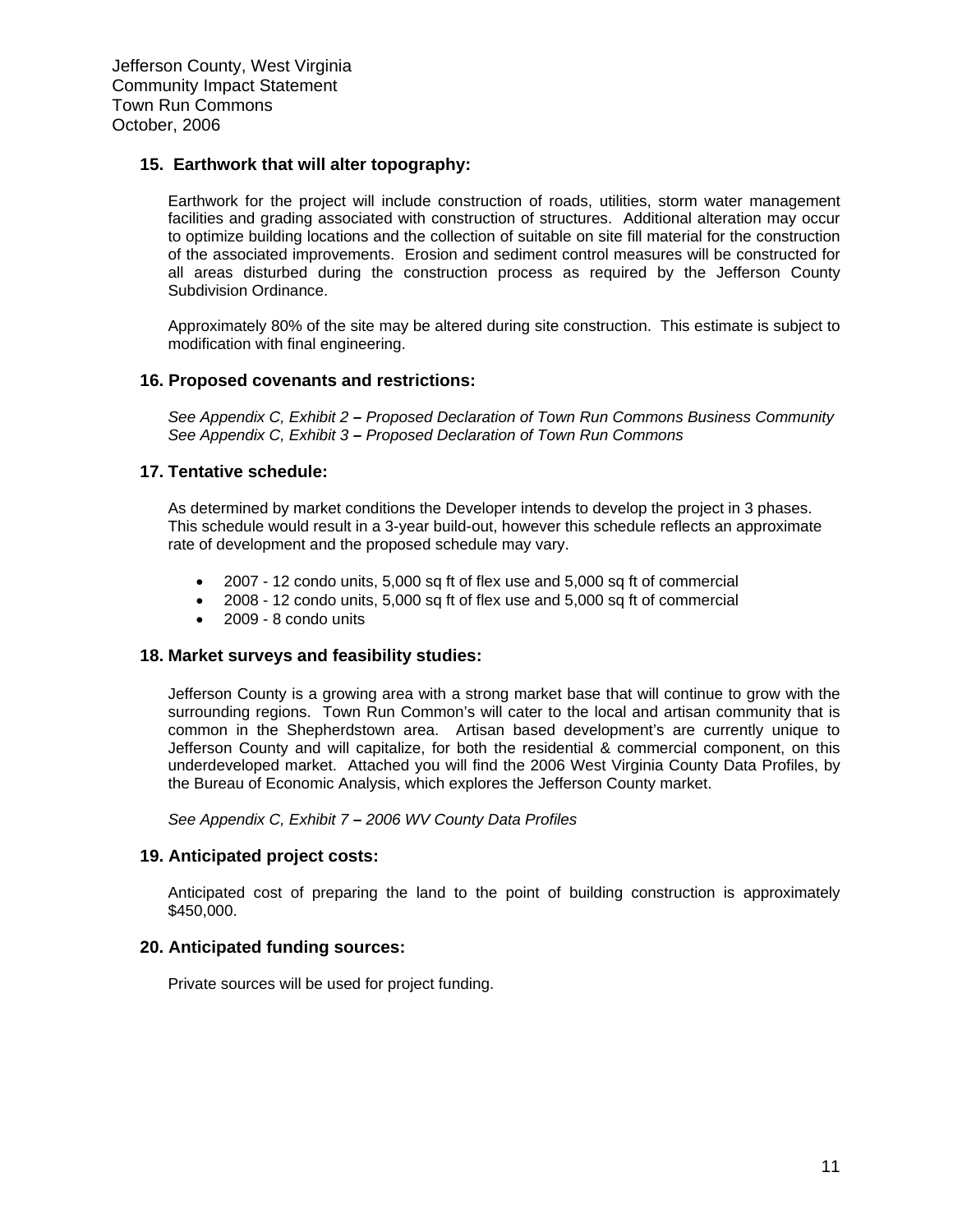#### **21. Impact Fee Summary:**

#### **1. Residential**

| Type of Dwelling:       | Multi-Family       |
|-------------------------|--------------------|
| Tax District:           | Shepherdstown (09) |
| Number of Dwellings: 32 |                    |

|                                      | Impact Fee   |   |            |     | Impact Fees for |
|--------------------------------------|--------------|---|------------|-----|-----------------|
|                                      | Per Dwelling |   | # of Units |     | Development     |
| School Impact Fee:                   | \$5,484.00   | X | 32         | $=$ | \$175,488.00    |
| Law Enforcement Impact Fee:          | \$105.00     | x | 32         | $=$ | \$3,360.00      |
| Parks & Recreation Impact Fee:       | \$524.00     | X | 32         | $=$ | \$16,768.00     |
| Fire & EMS Impact Fee:               | \$426.00     | X | 32         | $=$ | \$13,632.00     |
| <b>Total Residential Impact Fees</b> | \$6,539.00   | x | 32         | $=$ | \$209,248.00    |

#### **2. Commercial**

|                        | Type/Size of Commercial Use: Comm/Retail/Shopping Center 25,000 SF or Less |
|------------------------|----------------------------------------------------------------------------|
| Usable Square Footage: | 20,000                                                                     |
| Tax District:          | Shepherdstown (09)                                                         |

|                                     | <b>Impact Fee</b> |
|-------------------------------------|-------------------|
| School Impact Fee:                  | \$0.00            |
| Law Enforcement Impact Fee:         | \$4,520.00        |
| Parks & Recreation Impact Fee:      | \$0.00            |
| Fire & EMS Impact Fee:              | \$38,100.00       |
|                                     |                   |
| <b>Total Commercial Impact Fees</b> | \$42,700.00       |

### **3. Town Run Commons Development (Residential & Commercial)**

| <b>Total Impact Fees:</b>      | \$256,468.00 |
|--------------------------------|--------------|
| Fire & EMS Impact Fee:         | \$56,332.00  |
| Parks & Recreation Impact Fee: | \$16,768.00  |
| Law Enforcement Impact Fee:    | \$7,880.00   |
| School Impact Fee:             | \$175,488.00 |
|                                | Impact Fee   |

 \*Impact fee calculations were generated during October of 2006. Impact fees will be updated, if required, to reflect fee requirements at time of payment.

*See Appendix C, Exhibit 4 – Online Impact Fee Calculator*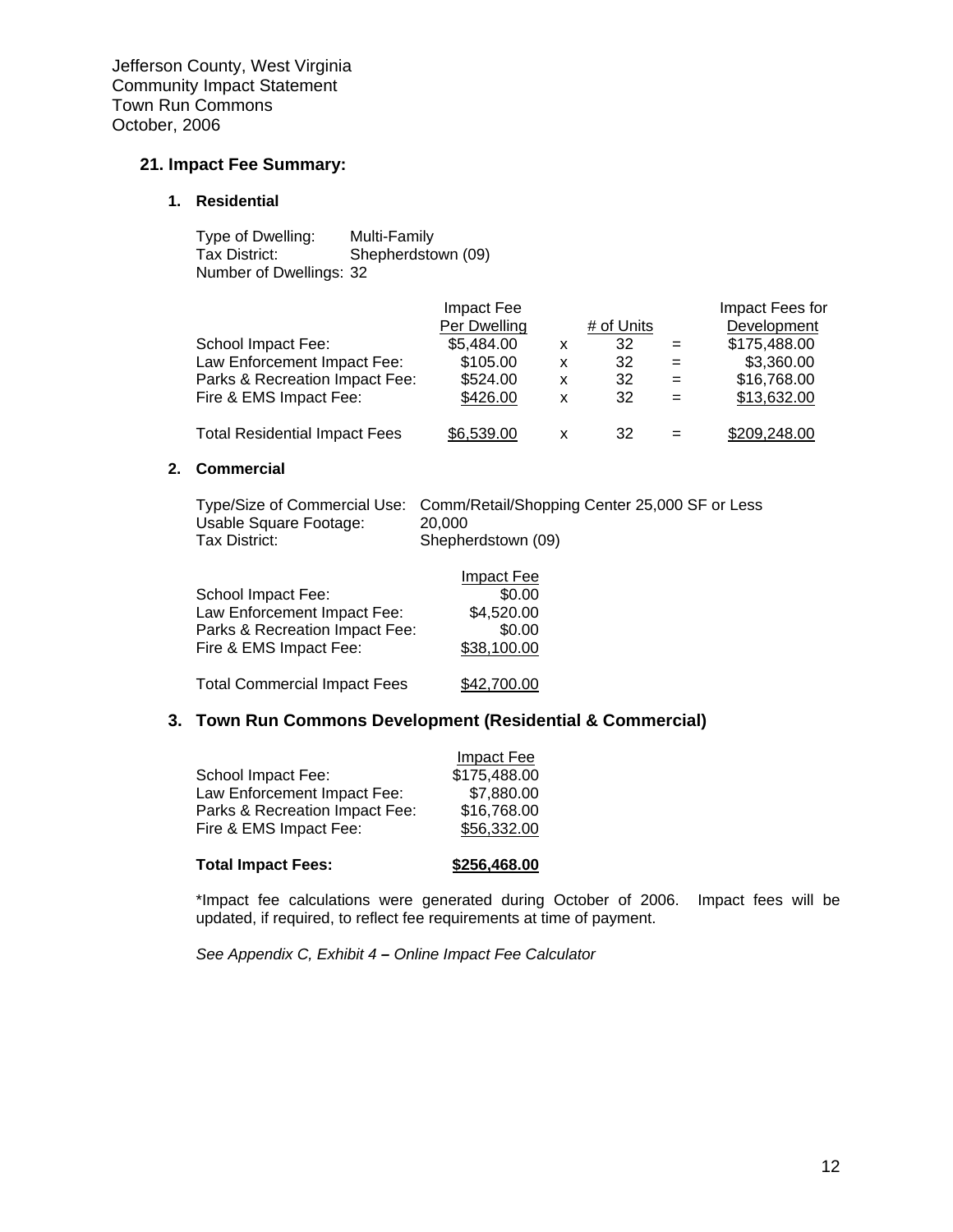#### **Physical, Social and Economic Impacts**

#### **1. Earthwork: Will project strip entire site? Will blasting be extensive? Will the project be a borrow or a waste job? Will drainage be affected? Will terrain be altered?**

Stripping – Any stripping proposed within this subdivision will be completed as an initial step in the construction process to remove and stockpile topsoil and will be conducted under an approved NPDES permit. Topsoil generally has too high of an organic content to be used for structural fill and needs to be removed from all areas scheduled for construction. Topsoil stockpiles will be re-spread or used to create berms later in the construction process. Approximately 80% of the site may be stripped. Stripping of topsoil will generally not occur outside of those areas being graded as part of the construction and home building program.

Blasting – Soils descriptions for the subject property indicate shallow depth to bedrock in isolated areas of the subject property. Although the development will be designed to reduce blasting, some blasting may be required for the construction of foundations, roads and underground utilities. Blasting operations will be carefully monitored and undertaken in accordance with applicable local and state codes. As needed, the neighbors to the proposed subdivision will be notified prior to blasting.

Per the Conditional Use Permit granted for the subject property, the following conditions as it pertains to blasting shall be met:

- The developer will provide pre-blast surveys within five hundred feet of the construction site. In addition the developer will also conduct pre-blast surveys of the Rose Break, Falling Spring, Old Stone House at Morgan Springs, and Head Water Spring House. The inspections will be limited to buildings, wells (if recommended by the geotechnical engineer) and other structures as recommended by the geotechnical engineer.
- The developer will ensure that the blasting subcontractor has insurance for all work. Further, it will be a condition of the contract that should damage be caused offsite by onsite blasting, that the contractor will be responsible for all damages caused by blasting activity. Liability will be limited to those homes on which a pre-blast survey was undertaken, homeowners who refuse a pre-blast survey will not be covered.
- The developer will provide all adjacent properties and those included in the pre-blast survey 24 hours notice for any blasting. For blasting activities that occur on consecutive days, a single notice identifying the time period shall be provided.
- The developer will provide a pre- and post-blast survey subject to the property owner's approval for the Rose Break, Falling Spring, Old Stone House at Morgan Springs, and Head Water Springhouse properties.

Borrow or Waste – The design intent is to balance the site to the extent practical. Upon final engineering it is possible that either excess cut will be generated for disposal on or offsite, or additional fill will be required on site.

Drainage – The subject property generally slopes toward Town Run with isolated areas throughout the subject property draining towards the adjacent properties to the northeast & southwest. One distinct swale exists in the northwest corner of the property; the drainage associated with this swale originates primarily from a culvert that enters from under Route 480 and exits the property on the northeast border. All drainage appears to enter Town Run by sheet or channelized flow directly from the subject property or by way of adjacent properties to the northeast or southwest. Current drainage patterns for the subject property will be altered during and upon completion of the proposed development and will be determined at final engineering. Storm water management is to be provided pursuant to Table 8.c.1 of the Jefferson County Subdivision Ordinance. It is anticipated that a storm water management pond located within the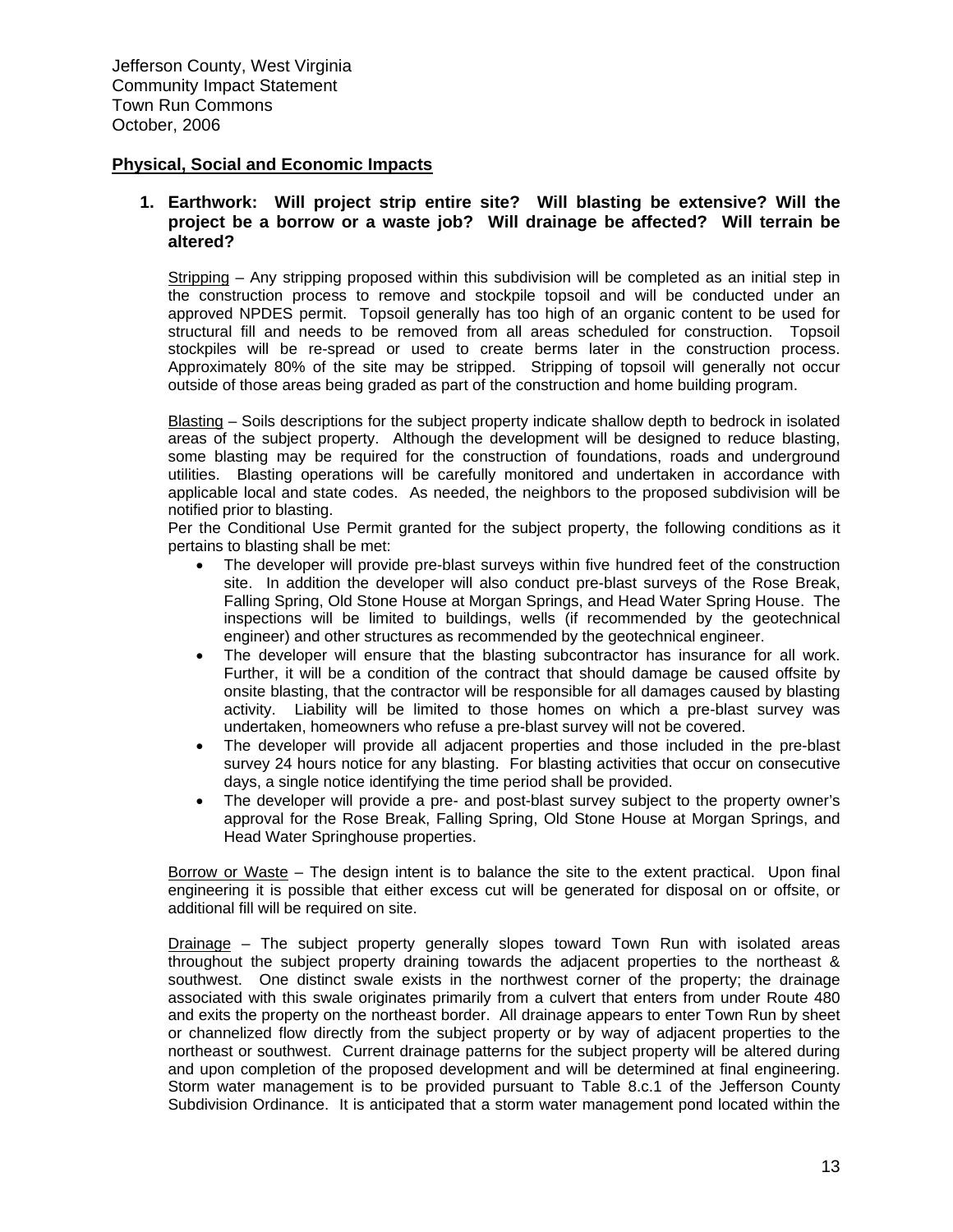open space will be required. The project will have a curb and gutter road section that will channel surface drainage to catch basins. The catch basins will be connected to an underground pipe system that will convey the runoff to the storm water management ponds. Storm water management facilities will provide extended detention for the one year post developed runoff to be released over a 24 hour period and will detain post developed runoff for the 2 and 10 year storm events per the Subdivision Ordinance.

Terrain Alterations –During the preliminary plat stage, the road and lot grading on the proposed subdivision will be designed to reduce the impact on the existing site terrain. Although some terrain alteration will occur, the roads will follow the existing topography, as design requirements permit, to minimize these changes.

*See Appendix C, Exhibit 8 – Order Granting Conditional Use Permit Application*

#### **2. Conversion of farmland to urban uses:**

The subject property has not been cultivated within the last twenty-five (25) years and as such will not result in the conversion of active farmland to urban use.

#### **3. Wildlife populations and DNR endangered species check:**

To establish the impact on effected wildlife populations, the value of habitat within the site must be evaluated. Habitat can be broken down into two primary elements - food/water and shelter. Areas in which either of these two elements are found, benefit from being connected with green corridors that allow wildlife to access separate areas of high habitat value. The combined value of these elements, the degree to which they are enhanced or degraded and the property's ability to function as a green corridor will determine the impact on wildlife populations. The review of the site and its evaluation as habitat is based upon site observation, information provided by the property owner and a general understanding of local wildlife populations.

#### **Site Description**

Apart from the existing vegetation located along the property boundaries and Town Run, the site has been cleared of vegetation and been converted to housing, lawn areas, and a former restaurant. The only areas of habitat in which significant shelter is available for the majority of animal species would be Town Run and the hedgerows along the perimeter of the property.

#### **Habitat Overview**

The subject property fronts Route 480 and is bordered by Morgan's Grove Park and residential dwellings. It can be assumed that the land is frequented by wildlife typically found in Jefferson County which would include raccoons, opossums, foxes, white tail deer, groundhogs, skunks, squirrels and other species readily adapted to extensive contact with people in an urban environment. Primary habitat areas on the subject property will be retained, specifically the hedgerows on the perimeter of the property and the vegetation along Town Run. As appropriate, Town Run and the associated vegetation will be cleaned up to enhance existing habitat and its use as a passive recreational amenity.

Attached to this report is a letter from the West Virginia Department of Natural Resources (DNR). This letter states, "We have no known records of any RTE (rare, threatened or endangered) species or sensitive habitats within the project area.<sup>"</sup>

*See Appendix D, Exhibit 6 – DNR Letter*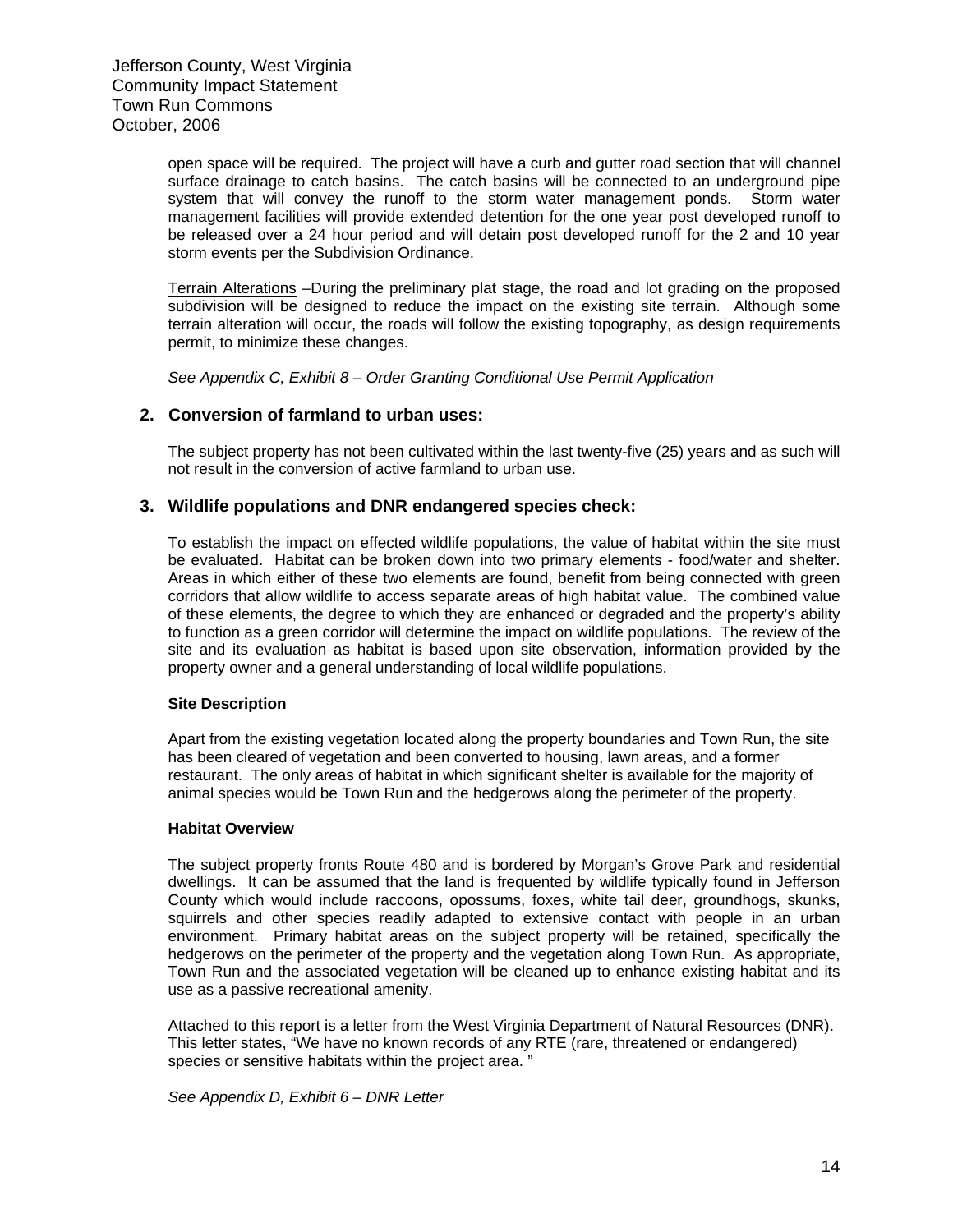**4. Groundwater and surface water resources: Number of reported water contamination problems within 1,320 feet, major surface water sensitive areas, i.e. wetlands, marshes and existing ponds within one mile of the site. Describe the storm water management concept:** 

A small spring on the adjoining upstream property creates the headwaters of Town Run. Town Run crosses the rear of the site, adjacent to the railway and the rear property boundary.

A review of the FEMA map community panel number 540065 0020 B, effective date Oct. 15, 1980 indicates that Town Run is located in Zone A and designated as a 100 year floodplain area. No development is proposed within this area.

Town Run, its spring source and the springhouse at Morgan's Grove Park are the only known significant surface water resource found within 1320 feet of the property. This assessment was based upon a review of USGS maps, which identify these features. No other ponds, wetlands or marshes are located on the subject property. Exhibits have been attached to this report identifying surface waters and wetlands in the vicinity of the subject property.

A summary of groundwater recharge is as follows. Ground water depth and flow characteristics through the limestone can be variable and unpredictable. Typically though, the ground water regime is characterized by an upper water table that develops when runoff infiltrating the overburden becomes trapped on the shallow rock. Ground water seepage from the water table into the lower rock aquifer moves along joints, bedding planes and larger open conduits in the rock. Ground water flow patterns are generally influenced by topography with recharge occurring at higher elevations between outcrops with discharge to springs, creeks and similar outlets.

Storm water management is to be provided pursuant to Table 8.c.1 of the Jefferson County Subdivision Ordinance. It is anticipated that a storm water management pond located within the open space will be required. The project will have a curb and gutter road section that will channel surface drainage to catch basins. The catch basins will be connected to an underground pipe system that will convey the runoff to the storm water management ponds. Storm water management facilities will provide extended detention for the one year post developed runoff to be released over a 24 hour period and will detain post developed runoff for the 2 and 10 year storm events per the Subdivision Ordinance.

*See Appendix D, Exhibit 3 – Jefferson County Health Department Letter See Appendix A, Exhibit 4 – FEMA Map See Appendix A, Exhibit 5 – National Wetlands Inventory Map See Appendix A, Exhibit 6 – Surface Water Resource Map*

#### **5. Compatibility of the project with the surrounding area in the terms of land use and visual appearance:**

*Adjacent Uses - The subject property is adjacent to:*

North: Morgan's Grove Park East: Railroad & Morgan's Grove Heights Subdivision South: Rural Residential *South: Route 480 & Ledgelowe Estates Subdivision* 

The proposed development underwent a neighborhood compatibility meeting in which a conditional use permit was granted. The approval of said conditional use permit signifies that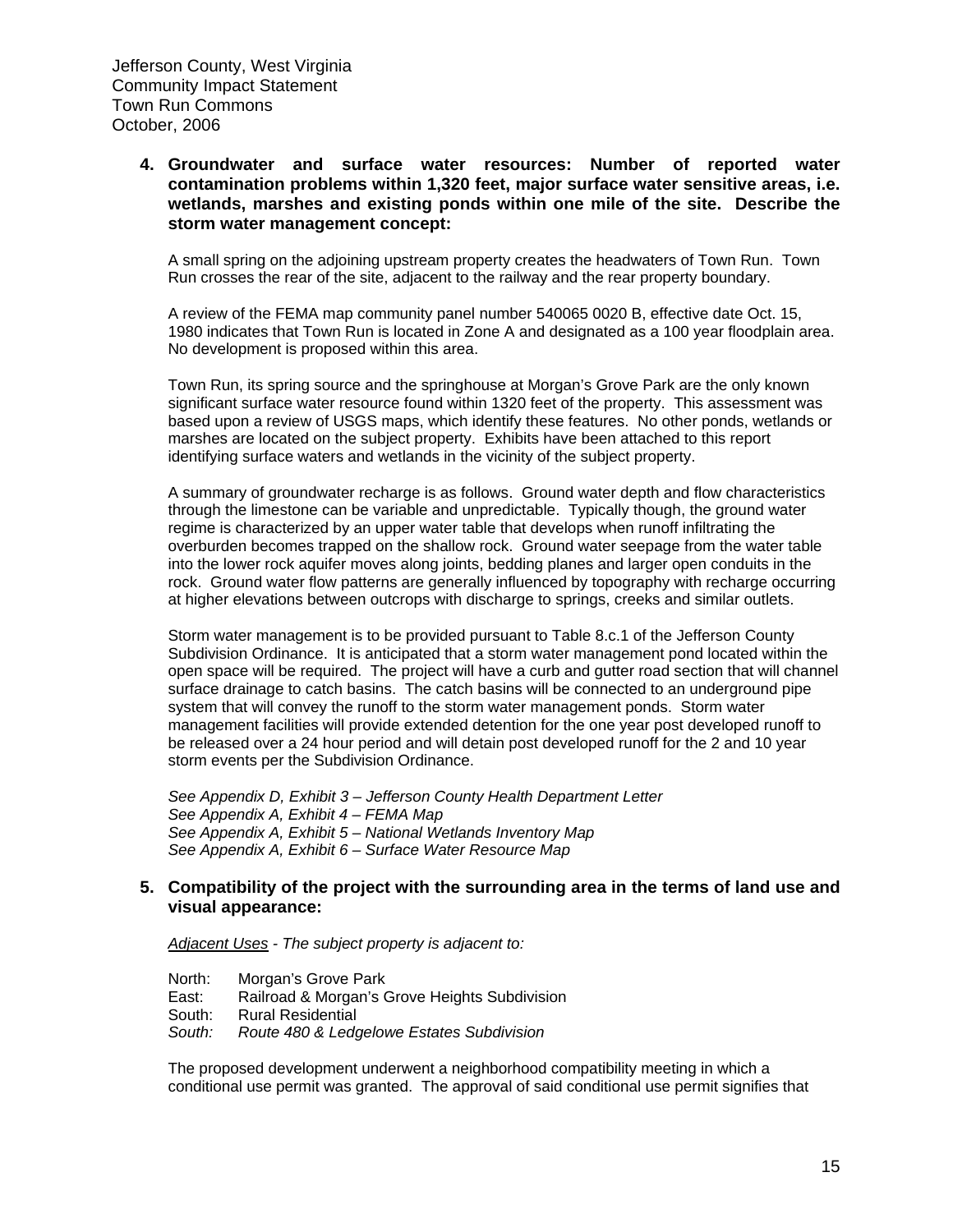Town Run Commons is considered compatible with the surrounding community, as determined by the Board of Zoning Appeals.

The northwestern boundary of the property adjoins a Residential Growth district in Jefferson County. The business district of Shepherdstown and Shepherd University is within 1.3 miles of the site.

The project has been designed to protect the existing character of the surrounding area. Community open space is provided adjacent to all property boundaries and the Route 480 rightof-way.

Existing Roadway Network - Traffic will enter the proposed mixed-use subdivision via one or more entrances on Route 480 / Kearneysville Pike, a designated secondary route by the Jefferson County Comprehensive Plan. Route 480 will provide access from the subject property to Shepherdstown and the current & future Route 9, which will distribute the traffic generated from Town Run Commons throughout the region. As a condition of the conditional use permit, a traffic impact analysis has been provided in Appendix C.

**6. Impact on sensitive natural areas such as sinkholes, water recharge areas, stream and riverbanks, hillsides, forests, wetlands, and water bodies will be described. A sinkhole inventory check has been requested and obtained from the local office of the Natural Resource Conservation Service. The applicant will describe the condition of channel and banks of streams on property or within 500 feet of discharge point from property:** 

Sinkholes – The Natural Resource Conservation Service, the Jefferson County Comprehensive Plan and a field investigation revealed no known sinkholes within the subject property. If karst features or sinkholes are found during the engineering process, the applicant may engage a geotechnical professional to conduct field reconnaissance. Additional studies such as resistivity testing may occur if recommended by the geotechnical professional.

*See Appendix D, Exhibit 5 – NRCS Letter See Appendix B, Exhibit 2 – Approximate Sinkhole Locations*

Water Recharge Areas – Groundwater recharge on the subject property occurs through the percolation of runoff water through the residual soils and into the fractures within the underlying geology. A summary of groundwater recharge is as follows: Ground water depth and flow characteristics through the limestone can be variable and unpredictable. Typically though, the ground water regime is characterized by an upper water table that develops when runoff infiltrating the overburden becomes trapped on the shallow rock. Ground water seepage from the water table into the lower rock aquifer moves along joints, bedding planes and larger open conduits in the rock. Ground water flow patterns are generally influenced by topography with recharge occurring at higher elevations between outcrops with discharge to springs, creeks and similar outlets.

Streams and Streambanks – A small spring on the adjoining upstream property creates the headwaters of Town Run. Town Run crosses the rear of the site, adjacent to the railway lines and the rear property boundary. Approximately 400 linear feet of Town Run flows southwest to northeast through the subject property. A review of the FEMA map community panel number 540065 0020 B Effective Date Oct. 15, 1980 indicates that Town Run is located in Zone A and designated as a 100 year floodplain area. No development is proposed within this area. The stream banks of Town Run consist of various forms of vegetation on slopes ranging from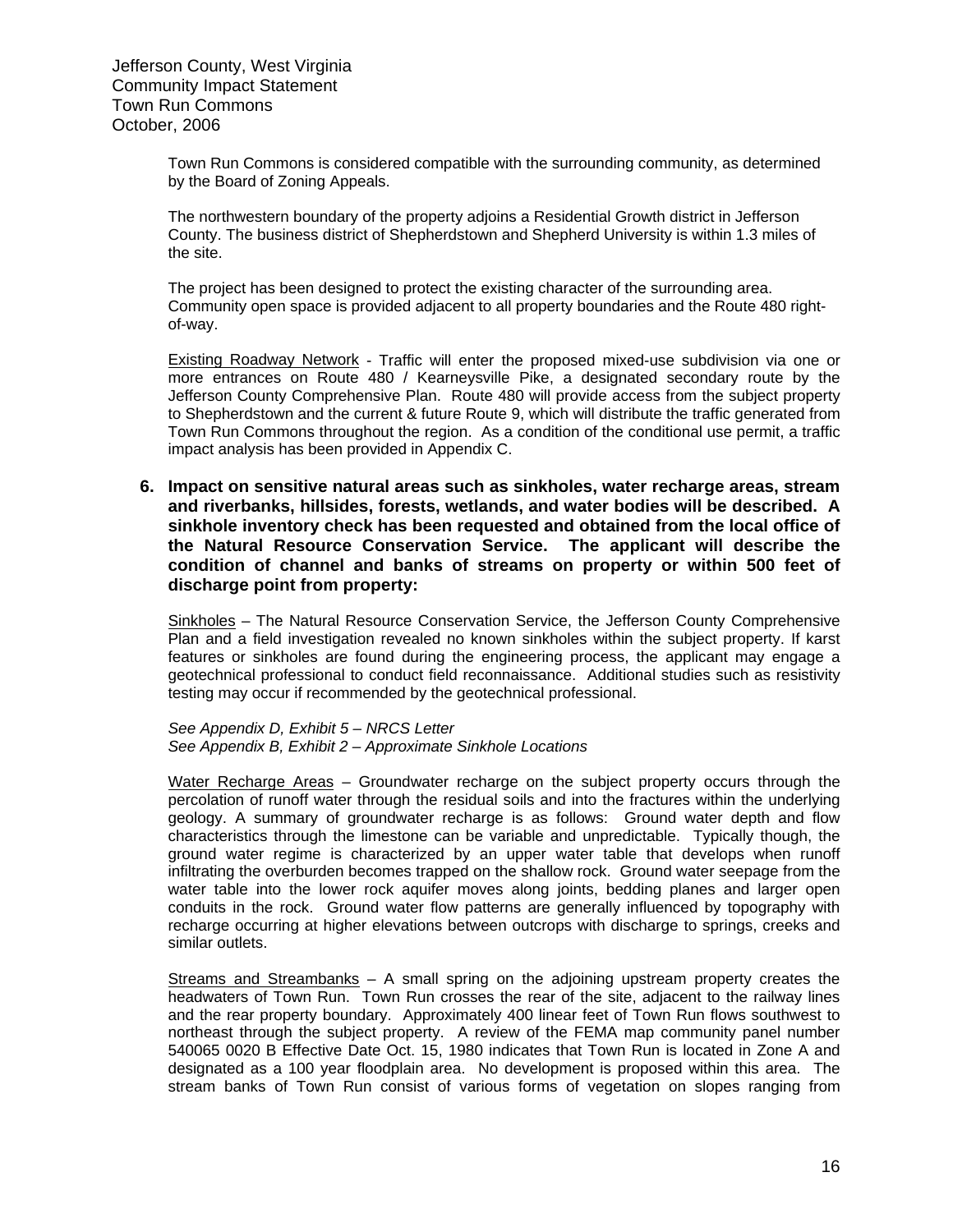relatively flat to isolated areas of greater than 20%. Town Run drains into the Potomac River approximately 2 miles from the subject property.

Hillsides –The subject property is not within 1,000' of the Potomac River and is therefore not subject to hillside regulations. There are no large areas containing slopes greater than 20% located on the subject property.

Forests – Wooded areas on the subject property are as follows:

- Adjacent to Morgan's Grove Park.
- Adjacent to the southern property line.
- Adjacent to the railroad.

Individual trees can be found sporadically throughout the site and were likely planted with the landscaping of the existing residences.

*See Appendix A, Exhibit 2 – Aerial Photo* 

Wetlands – the National Wetland Inventory map identifies no known wetlands within the subject property.

*See Appendix A, Exhibit 5 – National Wetlands Inventory Map* 

Water Bodies – as shown on USGS mapping, Town Run flows southwest to northeast across the rear of the subject property adjacent to the existing railroad. No ponds or other bodies of water were identified on the subject property.

*See Appendix A, Exhibit 6 – Surface Water Resource Map* 

Channel and Banks of Streams – The banks of Town Run appear stable and fully vegetated within the subject property & adjacent properties. No development is proposed for the banks of Town Run within the subject property.

#### **7. Demand for schools and educational facilities:**

It is anticipated that this development will be age targeted to buyers 55 years of age and above. There is likely to be limited additional school enrollments generated by the proposed targeted community. However since it is typically requested that a Community Impact Statement provide the student generation calculations and since there are no accepted numbers for student generation for the targeted community the standard calculations have been provided below. Please note that these do not accurately represent the likely impact on the schools.

The estimated number of students that will be generated by the development using both the figures from the 2000 U.S.Census and the Jefferson County Public School Standards have been provided as follows.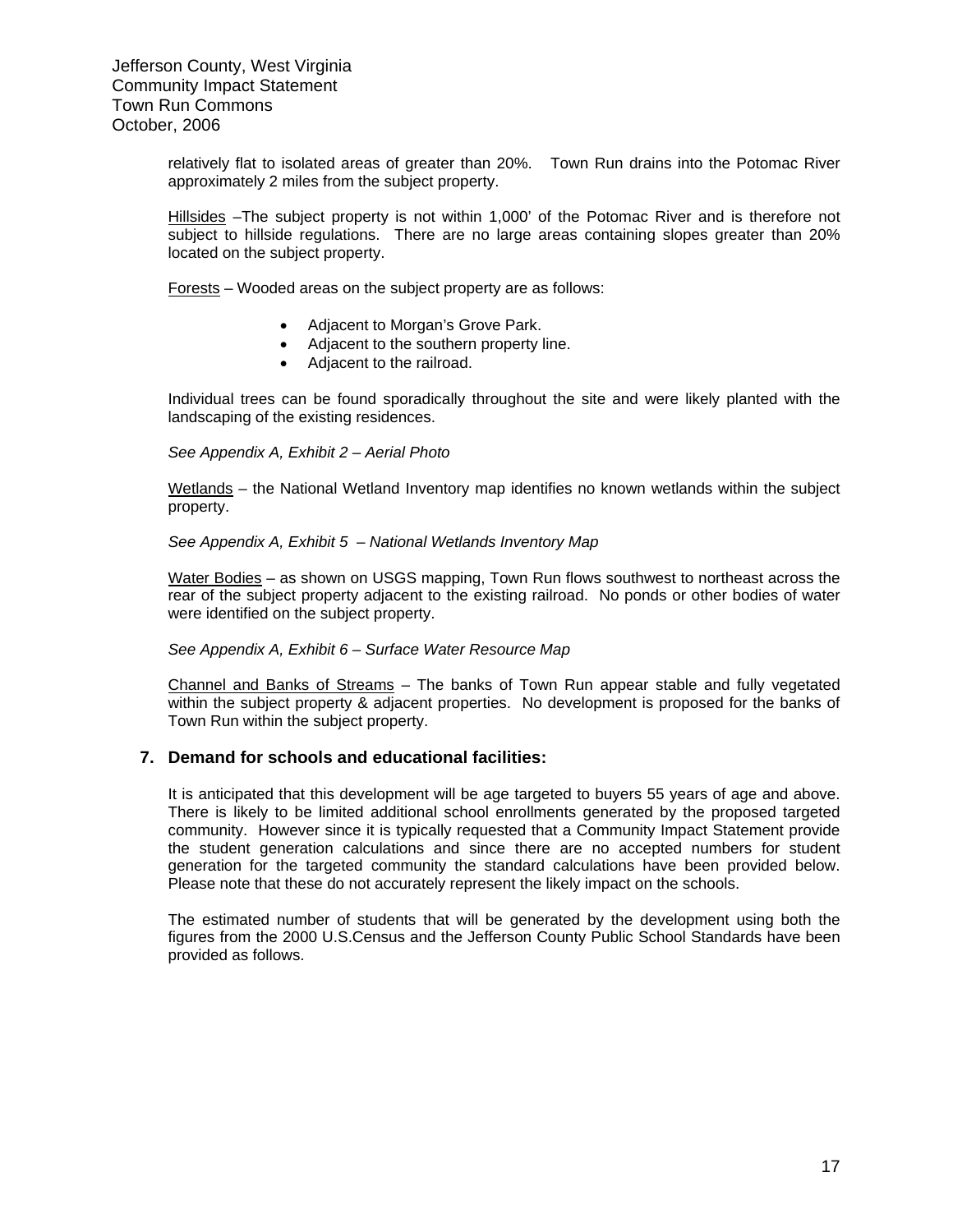2000 U.S. Census

Students Per Household Total Students

32 lots 0.55 18 students (rounded up)

**Jefferson County Public School Standards** 

The Jefferson County School Impact report identifies an average number of students per household and does not break the numbers down into school age categories. The figure used is 0.644 children per household.

|         | Students Per Household | Total Students (rounded up) |  |  |
|---------|------------------------|-----------------------------|--|--|
|         |                        |                             |  |  |
| 32 lots | 0.644                  | 21 students (rounded up)    |  |  |

The closest schools to the site that students would attend (if there was a demand) are listed below and enrollment figures are taken from "State of the Schools Report" Jefferson County 2005:

- Shepherdstown Elementary School (+/-1.1 miles), current student enrollment of 351 and a total capacity 399.
- Shepherdstown Middle School (+/-1.0 miles), current student enrollment of 414 and a total capacity 420.
- \* Jefferson HS-9<sup>th</sup> Grade Complex (+/-7.0 miles), current student enrollment of 655 and a total capacity 600.
- \*Jefferson High School (+/-7.0 miles), current student enrollment 1646 and a total capacity 1349.

\*A new High School is currently under construction in Jefferson County, with an approximate completion date of Fall 2007 (date obtained from the 2005 State of the Schools Report). A reduction in enrollment for Jefferson High School and Jefferson HS-9th Grade complex will occur with the new High School's opening.

The development will generate approximately \$175,488.00 in school impact fees.

*See Appendix C, Exhibit 6 – 2000 Census Data See Appendix C, Exhibit 4 – Online Impact Fee Calculator*

#### **8. Traffic:**

As a condition of the Conditional Use Permit, a traffic study has been provided in Appendix C, Exhibit 9.

The West Virginia Department of Transportation has provided the following traffic counts for State Roads located within Jefferson County, WV that are within the vicinity of the subject property.

- Route 480 between Ridge Rd. & Persimmon Ln. 4,700 VPD
- Route 480 west of intersection with Van Clevesville Rd. 5,400 VPD
- Route 480 west of Shepherdstown 5,000 VPD
- Morgan Grove Rd. south of intersection with Route 480 800 VPD
- Van Clevesville Road north of intersection with Route 480 1,200 VPD
- Persimmon Lane north of intersection with Route 480 450 VPD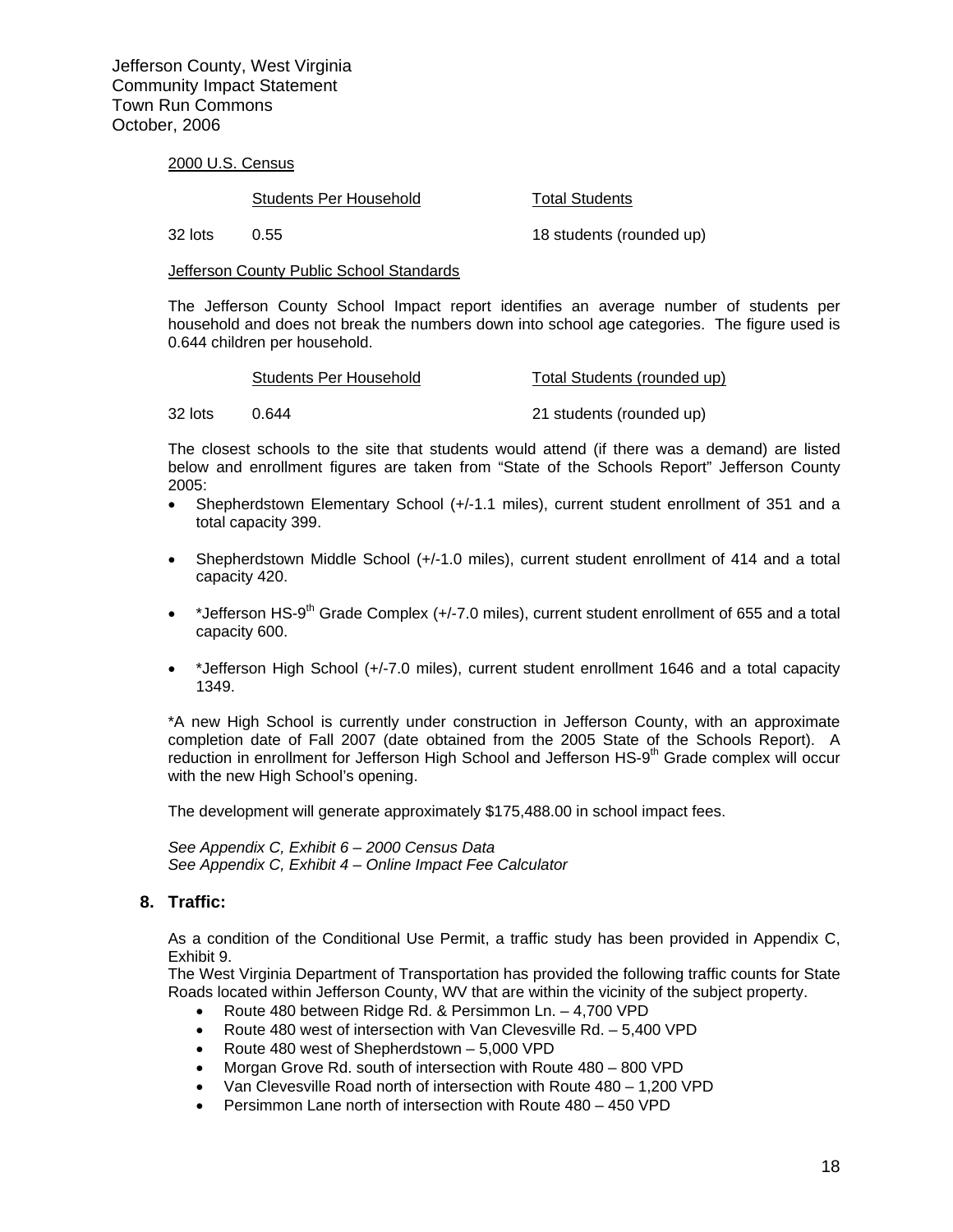#### **Residential Traffic Calculations:**

As a condition of the Conditional Use Permit, a traffic study has been provided in Appendix C, Exhibit 9. The following average daily trips are based on the Traffic Impact Analysis prepared by PHR&A and can be found in Appendix C, Exhibit 9.

Daily trips generated by the proposed residential development are as follows:

- Friday = 244 average daily trips
- Saturday =  $544$  average daily trips

Peak hour trips generated by the proposed residential development are as follows:

- AM Friday  $= 21$  average trips
- PM Friday  $= 24$  average trips
- Midday Saturday  $= 52$  average trips

#### **Commercial Traffic Calculations:**

As a condition of the Conditional Use Permit, a traffic study has been provided in Appendix C, Exhibit 9. The following average daily trips are based on the Traffic Impact Analysis prepared by PHR&A and can be found in Appendix C, Exhibit 9.

Daily trips generated by the proposed commercial development are as follows:

- Friday =  $2,386$  average daily trips
- Saturday =  $3,352$  average daily trips

Peak hour trips generated by the proposed commercial development are as follows:

- AM Friday  $= 60$  average trips
- PM Friday = 216 average trips
- Midday Saturday = 304 average trips

#### **Total Town Run Commons Traffic Generation:**

Daily trips generated by Town Run Commons are as follows:

- Friday =  $2.630$  average daily trips
- Saturday =  $3.896$  average daily trips

Peak hour trips generated by Town Run Commons are as follows:

- AM Friday  $= 81$  average trips
- PM Friday  $= 240$  average trips
- Midday Saturday = 356 average trips

#### **Closest Key Intersection**

The nearest key intersection for the subject property would be the intersection of Route 480 and Morgan Grove Road / Potomac Farms Road.

#### **Highway Problem Areas**

A review of the Jefferson County, WV Highway Problem Areas Map in the Jefferson County Comprehensive Plan has identified one problem area within a one-mile radius of the subject property. The "Highway Problem Area" identified in the Comprehensive Plan is a "Bad Intersection" that appears to be approximately 1 mile from the subject property at the intersection of Martinsburg Pike (Route 45) & Potomac Farms Road (Alternate Route 45).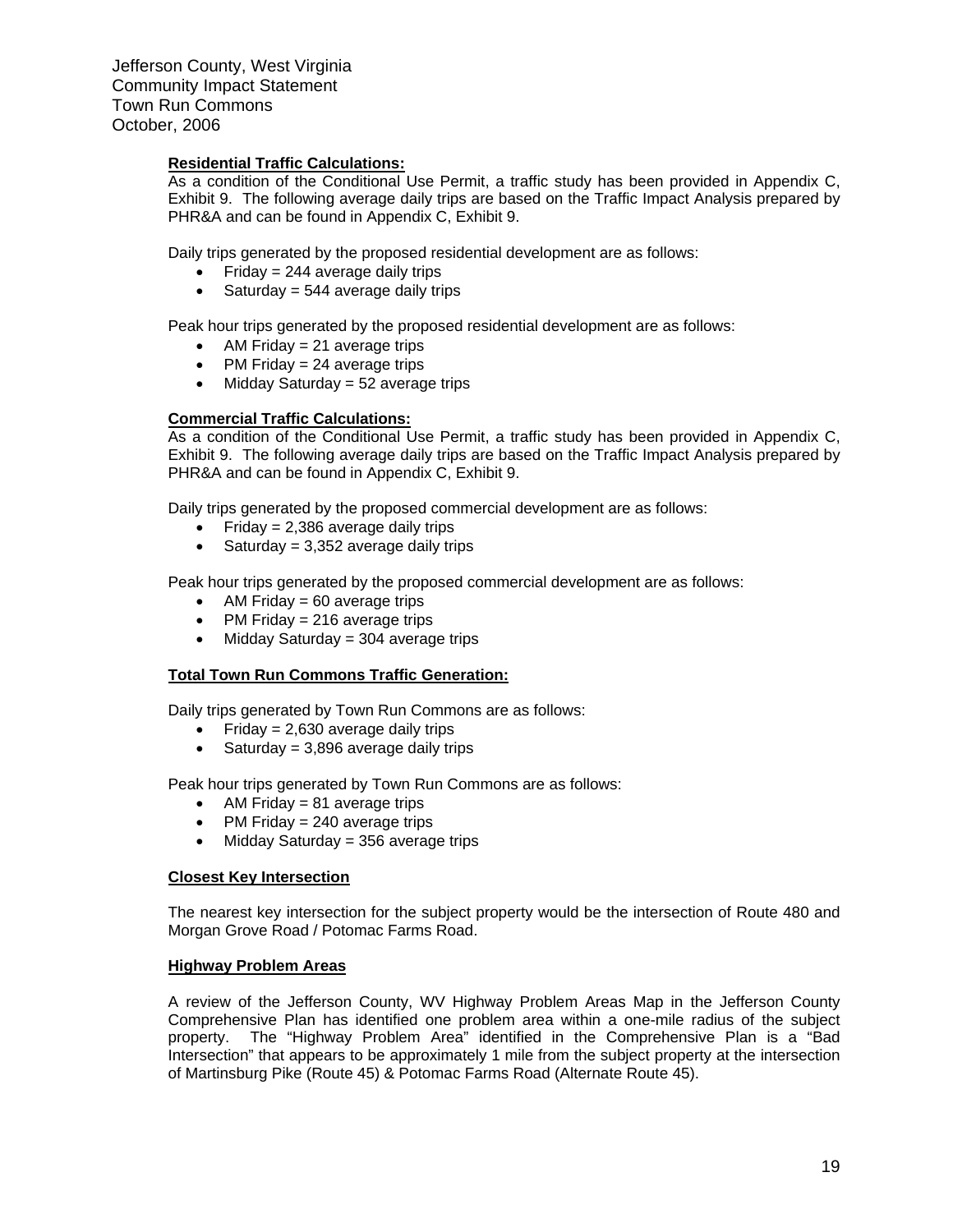> Traffic generated by the proposed development will be mitigated by service from the Eastern Panhandle Transit Authority service area. This service is an additional resource for the proposed residents and businesses.

*See Appendix B, Exhibit 5 –Highway Problem Areas See Appendix C, Exhibit 9 – Traffic Impact Analysis by PHR&A*

#### **9. Demographic impact:**

The following information was obtained from the U.S. Bureau of the Census, 2000 Census of Population, Profiles of General Demographic Characteristics. The 2000 Census is the most current Census avaible as the Census is updated every 10 years.

2000 Census data indicates the average dwelling unit occupancy is approximately 2.62 people.

Thirty-two (32) dwelling units x 2.54 people = 82 people (rounded up)

*See Appendix C, Exhibit 6 – 2000 Census Data*

#### **10. Health and Emergency Medical Services:**

The nearest center for medical and emergency services is on 5<sup>th</sup> Avenue in Ranson at Jefferson Memorial Hospital. This facility is located approximately 11 miles from the subject property.

This development will generate an estimated \$51,732.00 in Fire & EMS impact fees.

*See Appendix D, Exhibit 7 –Hospital Letter of Service See Appendix C, Exhibit 4 – Online Impact Fee Calculator* 

#### **11. Fire Protection and Emergency Rescue Services:**

Shepherdstown Fire Department has been contacted regarding the subject property and will provide primary response for fire protection and emergency rescue. The Department is located approximately 2 miles from the subject property.

Sharpsburg Volunteer Fire Company, Co. 1, and Sharpsburg Area Emergency Medical Services, Co. 19, will provide secondary response for fire protection and emergency rescue.

This development will generate an estimated \$51,732.00 in Fire & EMS impact fees.

*See Appendix D, Exhibit 8 – Primary Fire & EMS Letter of Service See Appendix D, Exhibit 9 – Secondary EMS Letter of Service See Appendix D, Exhibit 10 – Secondary Fire Letter of Service See Appendix C, Exhibit 4 – Online Impact Fee Calculator*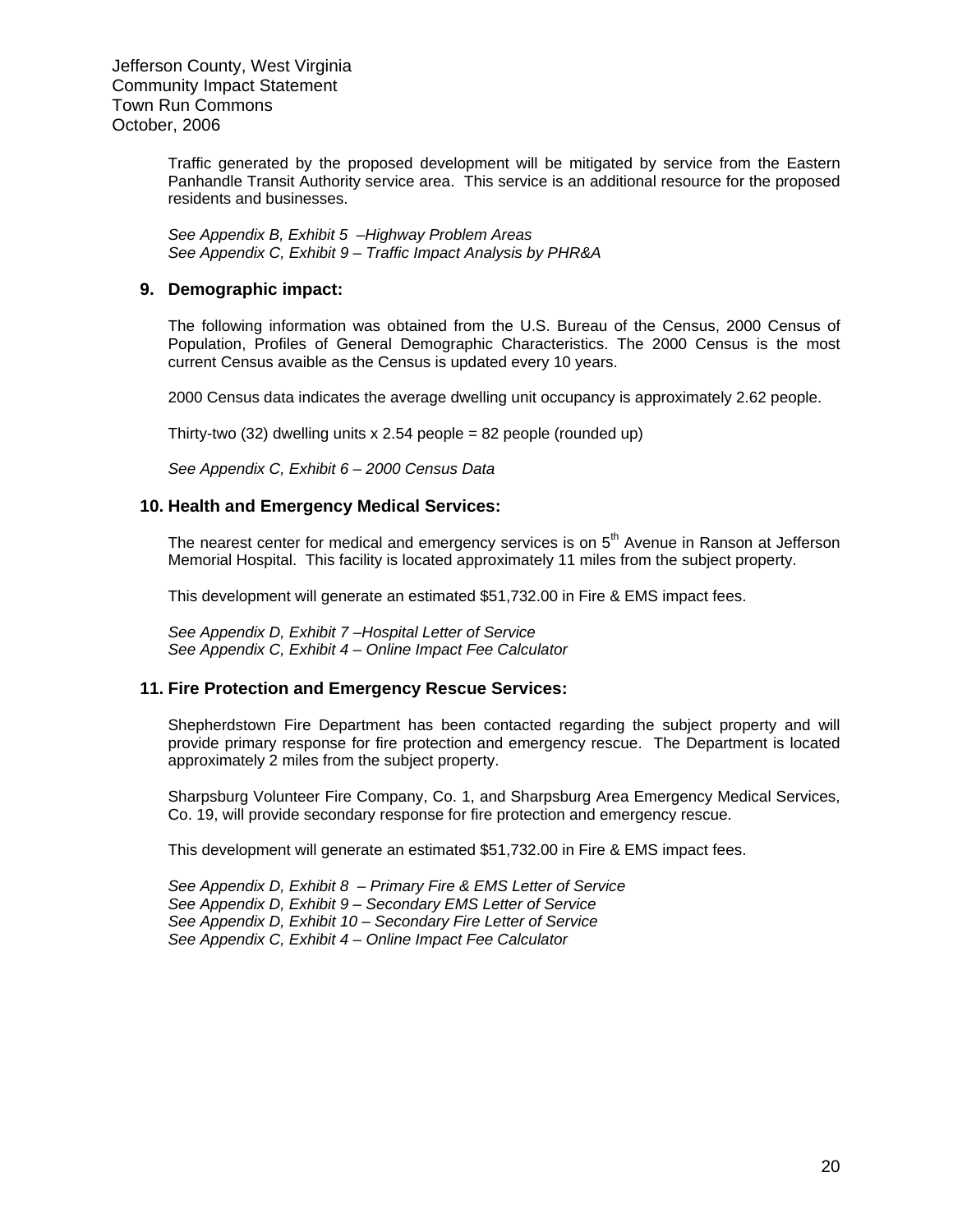#### **12. Police Protection:**

The primary law enforcement agencies for the subject property will be the West Virginia State Police and the Jefferson County Sheriff's Department. The Shepherdstown Police Department is located within four miles of the subject property.

This development will generate an estimated \$7,880.00 in Law Enforcement impact fees.

*See Appendix D, Exhibit 11 – Jefferson County Sheriff Letter of Service See Appendix D, Exhibit 12 – WV State Police Letter of Service See Appendix C, Exhibit 4 – Online Impact Fee Calculator* 

#### **13. Trash removal:**

Waste Management Inc. will provide trash removal for the commercial component of the proposed development and Apple Valley Waste Services will provide services for the residential component. Letters received from the aforementioned companies indicate they are willing to provide waste removal services for the subject property and currently have the capacity to do so.

*See Appendix D, Exhibit 14 – Apple Valley Waste Letter of Service See Appendix D, Exhibit 15 – Waste Management Letter of Service*

#### **14. Electric power service:**

Allegheny Power Inc. will provide electrical service for Town Run Commons. A letter from Allegheny Power indicates they are willing to provide their services for the subject property and currently have the capacity to do so.

*See Appendix D, Exhibit 13 – Allegheny Power Letter of Service* 

#### **15. Telephone:**

Frontier, a Citizens Communications Company, provides telephone service in this area.

#### **16. Water and sewer services:**

The applicant will obtain water service and sanitary sewer service from the Corporation of Shepherdstown, and intends to extend the existing sanitary sewer and water line located approximately 0.7 miles from existing facilities northeast of the site. Both lines are located within Route 480 right of way adjacent to Lowe Drive. Previous letters from Corporation of Shepherdstown dated May 17, 2006 (sanitary sewer) & March 10, 2006 (water), have indicated there is adequate capacity within these systems. The developer may pursue alternative connections for water & sanitary sewer should additional solutions become viable and deemed acceptable by the respective county agencies. As described in the Order Granting Conditional Use Permit Application, a waterline stub out shall be installed on Route 480, to which Ledge Lowe Estates may connect.

*See Appendix D, Exhibit 1 – Corporation of Shepherdstown Sanitary Sewer Availability Letter See Appendix D, Exhibit 2 – Corporation of Shepherdstown Water Availability Letter*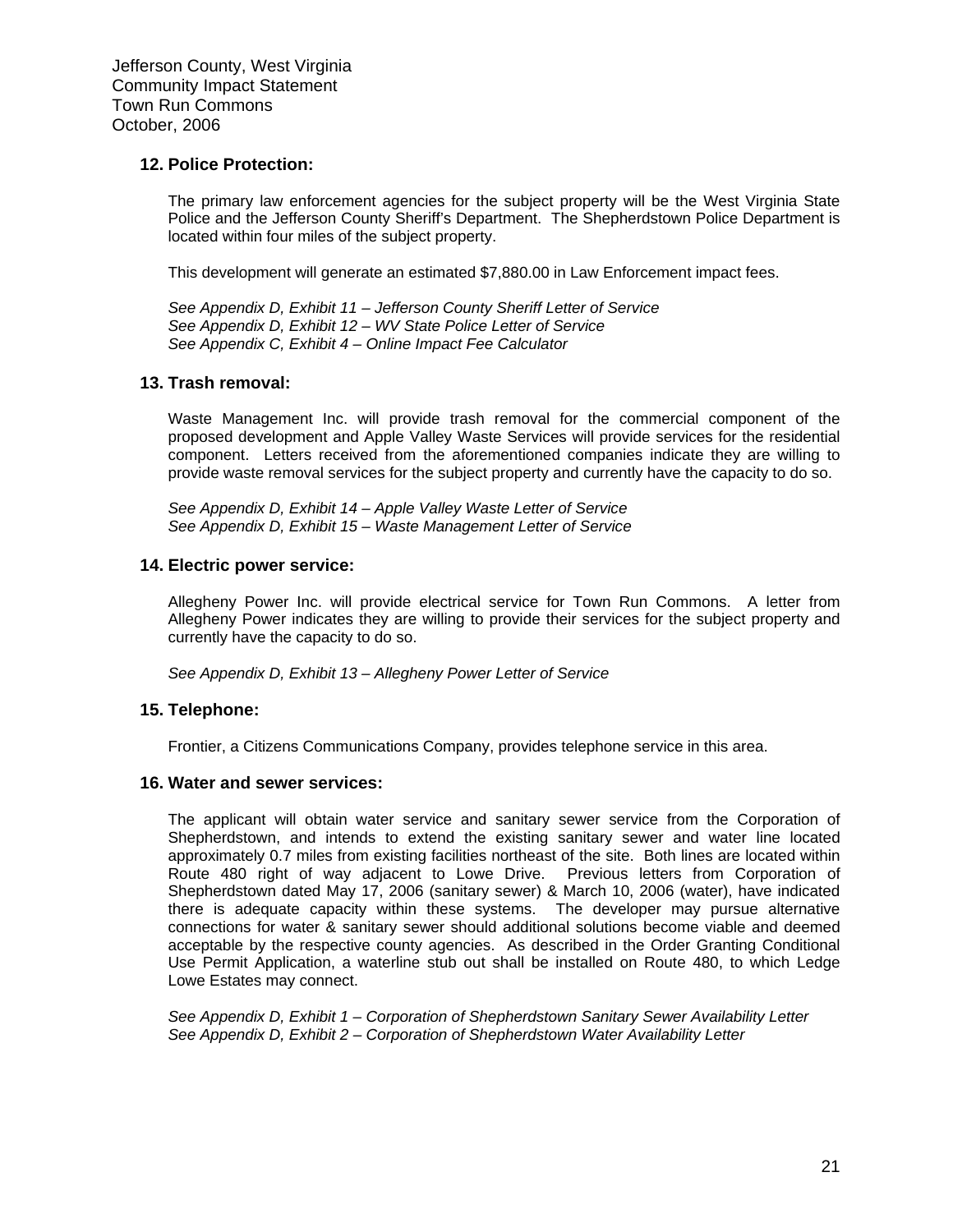#### **17. Relationship to the Comprehensive Plan:**

The Comprehensive Plan states a number of goals, which are applicable to the subject property as follows.

**Goal: Encourage growth and development in areas where sewer, water, schools, and other public facilities are available or can be provided without excessive cost to the community.**  The subject site is located in the immediate vicinity of Shepherdstown along WV Route 480. Shepherdstown is a substantial municipality and the third largest residential growth and mixeduse area in Jefferson County. The northeastern boundary of the property adjoins the Growth Area of Shepherdstown and the site is located within the Shepherdstown Study Areas identified in the Comprehensive Plan.

Public sewer will serve the site via the extension of the Corporation of Shepherdstown Public Sewer facilities along Route 480 from Lowe Drive. Domestic water will also be provided via the extension of the Corporation of Shepherdstown Public Water facilities along Route 480 from Lowe Drive.

#### **Goal: Insure that growth and development are both economically and environmentally sound.**

Jefferson County has implemented impact fees to offset the cost of new construction. Impact fees would address the economic effects on public facilities associated with this proposal.

Local construction and supply companies will be given the opportunity to bid on portions of the project. A local developer is undertaking the project and it is possible that many construction workers will be hired locally. The residents will likely purchase local goods and services and support the economy of Jefferson County.

The fact that this is a profession-targeted community makes it likely that many of the residents may be retired. It is possible that these retirees may supplement their income with part time employment. It is likely this demographic will find employment locally.

The community plan has been designed to respect and reduce the impact to environmentally sensitive areas. The land plan incorporates clustering of the proposed buildings with much of the site to remain in natural open space or park/recreation areas. While the subject property could produce a yield of up to 79 lots, the density of 32 lots total as proposed with an average area per dwelling unit of approximately 0.34 acres (14908 Square feet) is consistent with existing residential development being proposed within the Growth Area of Shepherdstown. Lower densities would not permit extension of water and sanitary sewer facilities from an economic standpoint. The use of individual well and septic systems with a lower density plan could result in a negative environmental impact to ground water resources.

#### **Goal: Advocate the maintenance and improvement of the transportation system so that people and goods can move safely and efficiently throughout the County.**

The site's immediate proximity to the existing Route 480, Pantran service and the Shepherdstown residential growth and mixed used municipality make its location ideal in furthering this goal.

#### **Goal: Provide safe, sound, decent housing for all residents of the County.**

It is anticipated that this development will be profession targeted. The development of an artisan community providing affordable housing close to core public areas within Shepherdstown will provide a much-needed housing type within Jefferson County and will be in keeping with this goal.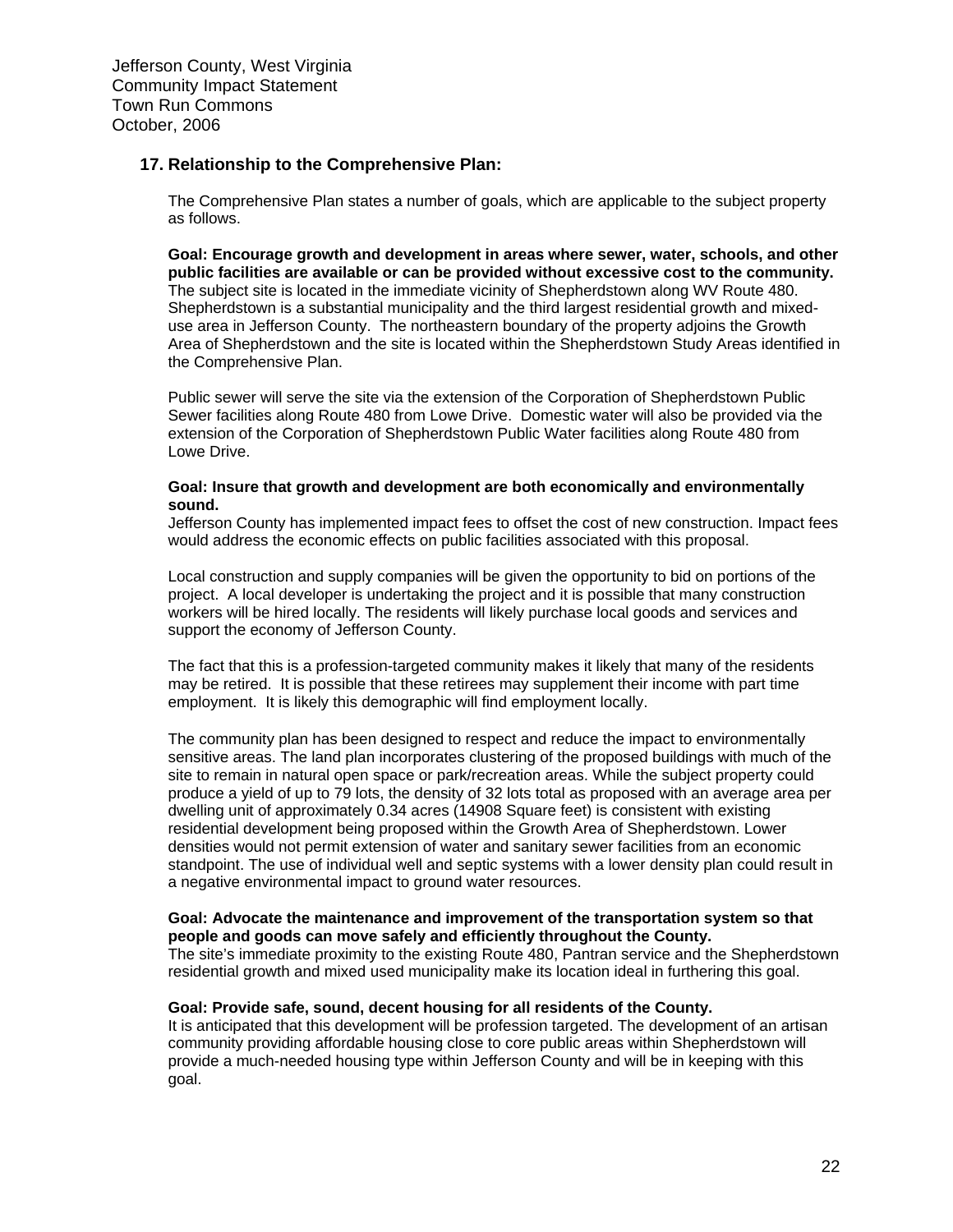#### **18. Housing supply and demand:**

Town Run Common's will contain a mixed use of commercial and multi-family artisan residential units. This mix will provide an opportunity for artist and others to live and work within the same community. This type of development is under-represented in Jefferson County and thus is in high demand. The demand for affordable housing product in the \$200,000 range, that is within easy commuting distance from employment centers located in the DC metro area, is being driven by housing prices in Fairfax, Loudoun, and Montgomery Counties. The proposed subdivision amenities and its proximity to the Shepherdstown area will drive the value of the residential units up.

#### **19. Proximity and relationship to known historic features within 200' and vicinity:**

There are no historic structures on the subject property and a review of the National Register of Historic Places and the Jefferson County Windshield Survey identified the following in proximity of the subject property:

- Morgan's Grove Park bordering north of the subject property.
- Balling Spring Morgan's Grove located along Route 480 northeast of the subject property.
- Rockland located approximately 1.5 miles south of subject property on Route 480.
- Falling Spring Morgan's Grove located along Route 480.
- Morgan's Bedinger Dandridge House located southwest of Shepherdstown on Route 480
- Elmwood Cemetery is within 1 mile from the subject property. The Elmwood Cemetery includes the graves of several Confederate veterans.
- Elmwood (Building) located approximately 1.5 miles from subject property south of Shepherdstown off of Route 17.
- Cold Spring located approximately 1.5 miles from subject property south of Shepherdstown off of Route 17.
- Halper House, no details provided
- Rosebrake, constructed in the early 1800's Owned by the Morgan family.
- Marker Number 3, Marks no particular battle but records some incidents worthy of notice.
- Shepherdstown Historic District is approximately 1.2 miles north of the subject property.

*See Appendix B, Exhibit 4 – National Register of Historic Places*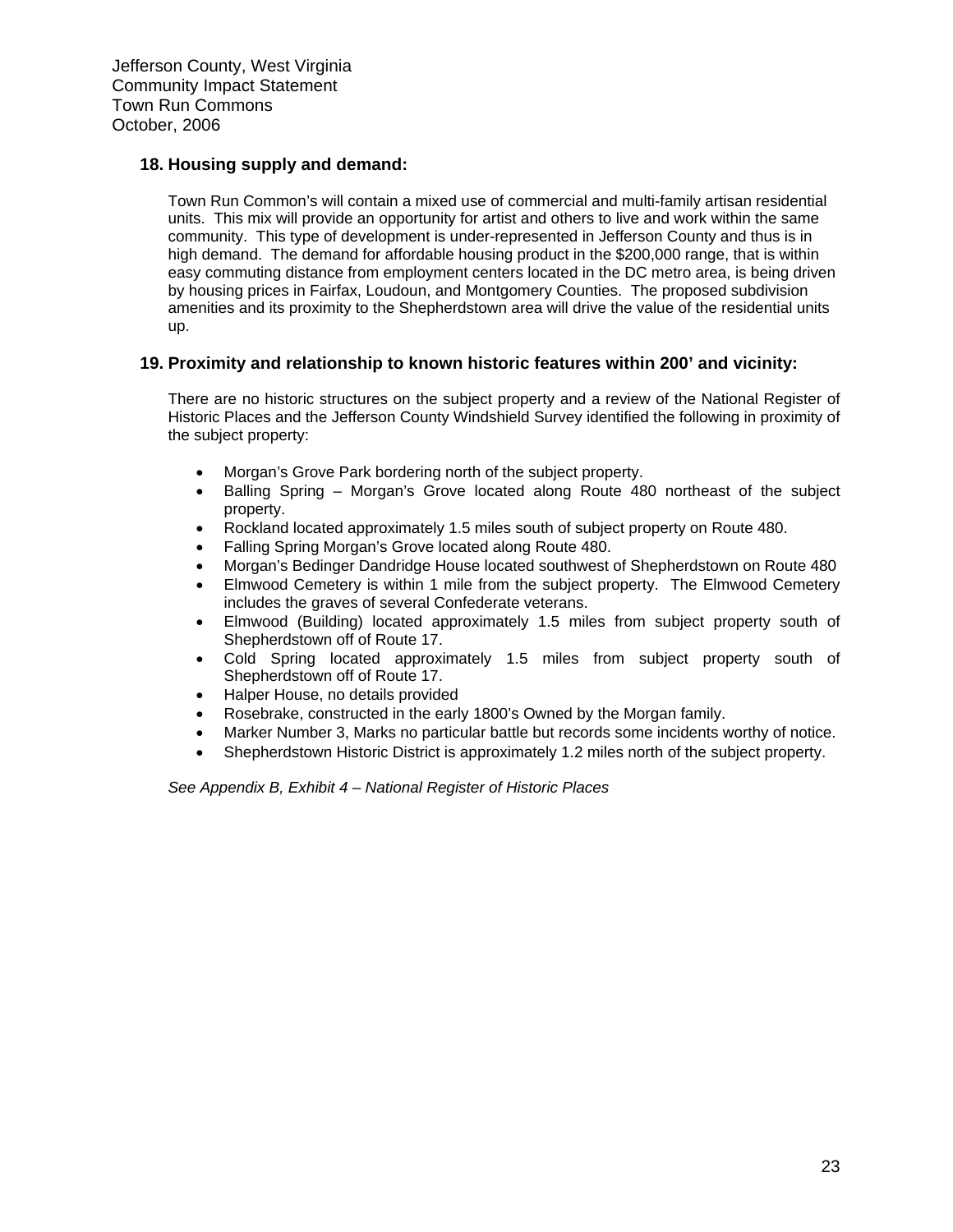#### **20. Recreation:**

The sketch plan proposes extensive open space areas within the development. The Home Owners Association would manage the park areas. These areas, offer a variety of both active and passive recreational opportunities within the development.

In addition to onsite amenities, the following public facilities, as identified in the Jefferson County Comprehensive Plan, are located near to the subject property.

| <b>Name</b>                                    | <b>Distance</b> | <b>Type of Amenities</b>                                                                             |  |
|------------------------------------------------|-----------------|------------------------------------------------------------------------------------------------------|--|
| <b>Cress Creek Golf Course</b>                 | 2 miles         | Private golf course                                                                                  |  |
| C & O Canal National<br><b>Historical Park</b> | 1.7 miles       | Historic walking and bicycle trails                                                                  |  |
| Morgan's Grove Park                            | 0 miles         | Community park, soccer fields,<br>playground equipment, picnic facilities,<br>walking trails, stream |  |
| Yankaver Preserve                              | 6.7 miles       | Native Wildlife observation                                                                          |  |
| <b>Bane-Harris Park</b>                        | $1.5$ mile      | Community park                                                                                       |  |
| James Rumsey Park<br>& Cullison Park           | 1.7 mile        | Community park, river views,<br>playground equipment                                                 |  |
| Viola Devonshire Park                          | $1.5$ mile      | Community park                                                                                       |  |
| Potomac River dam 4                            | 4.7 miles       | Public boat ramp                                                                                     |  |
| <b>Shepherd University</b>                     | $1.7$ mile      | cultural<br>Various<br>recreational<br>and<br>activities                                             |  |

*See Appendix B, Exhibit 3 – Parks & Recreation Areas*

#### **21. Property Tax Evaluation:**

#### **Residential Property**

- Jefferson County Property Tax Guide, Class II Rates
- Assumed appraised value of project: 32 units x \$200,000 per lot \$6,400,000 after construction
- Assessed value: (60% of above figure) \$3,840,000
- Total County Tax Rate: \$1.206/\$100
- Property taxes: \$3,840,000 divided by \$100 times 1.206 equals \$46,310.40

#### **Commercial Property**

- Jefferson County Property Tax Guide, Class III Rates
- Assumed appraised value of project: 20,000 s.f .x \$300 per s.f \$6,000,000 after construction
- Assessed value: (60% of above figure) \$3,840,000
- Total County Tax Rate: \$2.412/\$100
- Property taxes: \$3,840,000 divided by \$100 times 2.412 equals \$92,620.80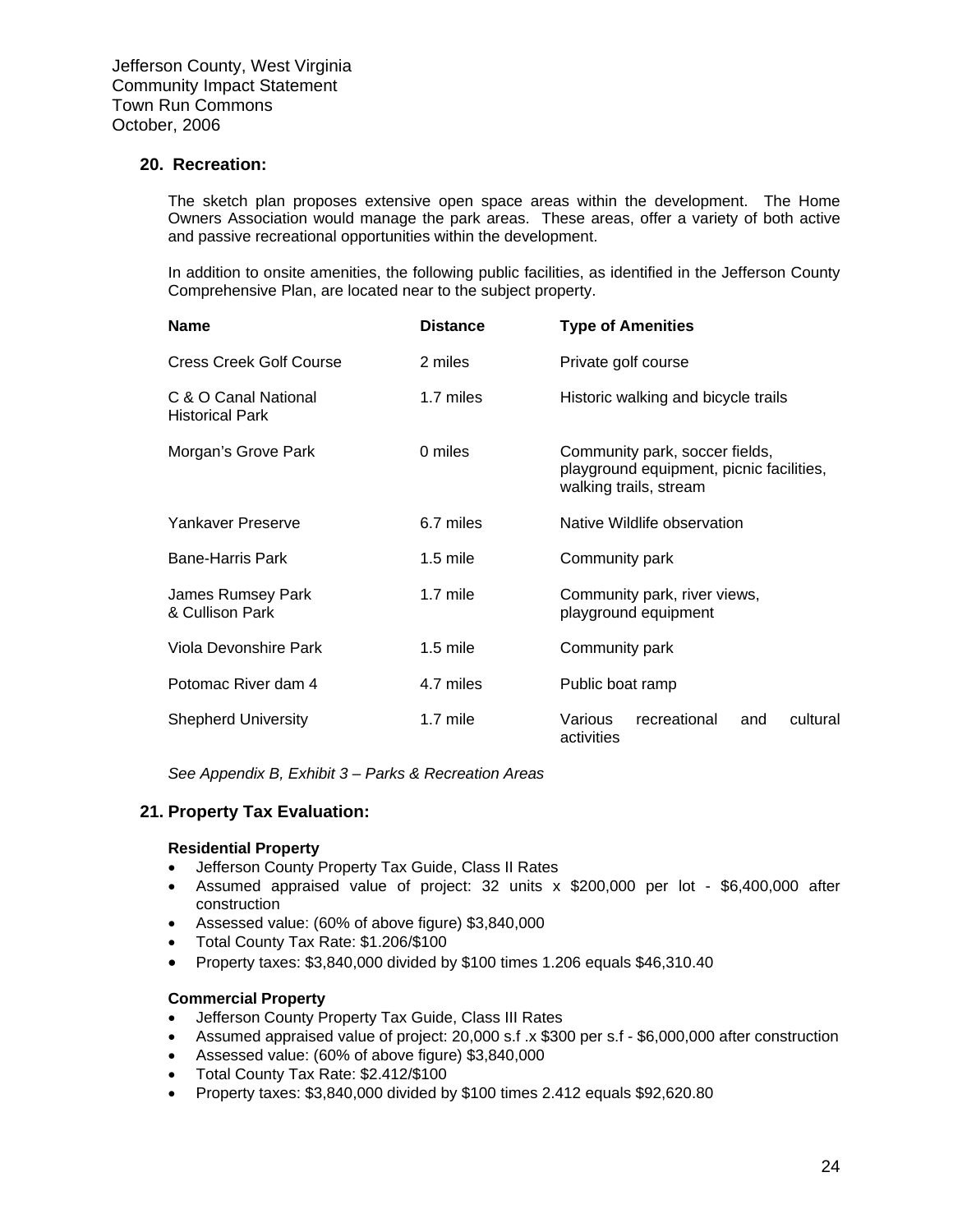#### **22. Anticipated bank deposits and loans:**

It can be anticipated that the new residents will likely use local banks for their banking needs.

#### **23. Anticipated local spending (construction, retail, services, etc.):**

Local construction and supply companies will be given the opportunity to bid on portions of the project. A local developer is undertaking the project and it is possible that most construction workers will be hired locally. The residents will likely purchase local goods and services and support the economy of Jefferson County.

The construction industry is one of the primary economic engines in Jefferson County. Without this activity a significant number of local jobs would be lost. The development of projects such as Town Run Commons contributes to the local economy in many ways.

- Purchase of raw materials for the construction process including timber and building materials. These businesses in turn employ local residents to provide customer service and management services. As local residents they input their salaries back into the local economy.
- Employment of local contractors and subcontractors. Construction jobs provide some of the highest paying employment available in the Eastern Panhandle. These businesses are constantly advertising in the local papers for new employees. These people support the economic health of Jefferson County.
- Professional services are required for the design and sale of the proposed subdivision. Professionals involved in the project will include engineers, architects, real estate professionals, attorneys, surveyors, soils consultants, geotechnical engineers and more.

The effect of a construction project expands from here. The workers support the local restaurants and grocery stores. They buy goods from local businesses and use the service industries. The positive impact in terms of local spending generated from construction is considerable.

#### **24. Local employment implications:**

Prospective residents of Town Run Commons may work within the on-site commercial/flex-use areas, in surrounding neighborhoods or may be commuter oriented.

It is the vision of Town Run Commons to have artisan/workforce housing, in which the artist may live, work and display their craft within the limits of the subject property. It is also anticipated that a portion of the prospective residents will be of senior status and may provide a part time work force for the surrounding communities.

The commercial/flex use aspect of the development will provide various levels of employment opportunities to both the residents within Town Run Commons and the surrounding communities.

Town Run Commons will be a mixed-use community that will provide for both a residential/employee and a commercial/employer component.